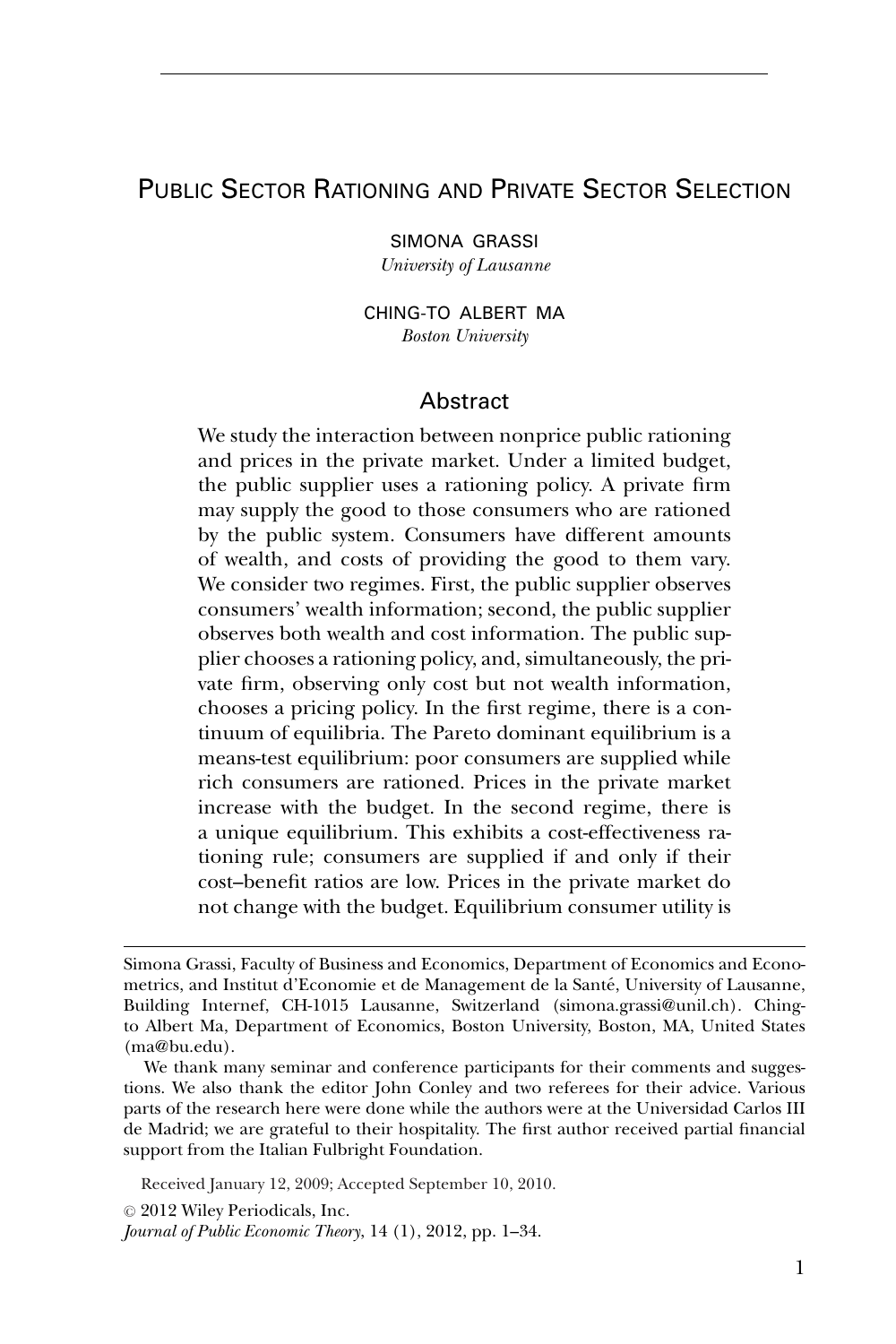higher in the cost-effectiveness equilibrium than the meanstest equilibrium.

# 1. Introduction

Many governments and public organizations provide or subsidize goods and services such as health care and education. Free or subsidized public provision often coexists with a private market. In this paper, we study the interaction between rationing policies in the public sector and profit-maximizing prices in the private sector. We derive equilibria of games between the public and private sectors, and compare equilibrium prices and aggregate consumer utilities.

All public programs operate under limited budgets. Unable to cover all intended consumers, a public supplier must use a rationing rule. A variety of rationing and subsidy practices exist. Current Medicaid policies in the United States provide health insurance to indigent individuals. In the pending U.S. health care reform, families up to 400% of the Federal Poverty Level receive either free health insurance or substantial subsidies. These rationing policies are a means-test mechanism, which allocates public supply to poor individuals. In Canada and many European countries, public health systems ration care according to illnesses, patients' medical conditions, and treatment costs. This form of rationing is based on a cost-benefit or costeffectiveness mechanism, which allocates public supply to individuals for whom it is worthwhile, in some qualified sense.

Rationed individuals nevertheless may consider purchasing from the private market. Here, an important issue is selection of profitable consumers by a private firm. A focus of our paper is on how a private firm's profitmaximizing strategy will react to the public rationing mechanism. For example, when an individual does not qualify for Medicaid, his income should not be very low; neither should be his willingness to pay for health insurance. On the other hand, if a patient does not qualify for a certain treatment according to the public sector cost-effectiveness measure, a private firm may not infer about his willingness to pay.

Our model consists of a set of consumers, a public supplier, and a private firm. Each consumer would like at most one unit of an indivisible good (a medical treatment, a course of education, etc.). Consumers have different wealth or income levels, and the costs of providing the good to them also differ. We use wealth heterogeneity to model differences in consumers' valuations of the good. Rich consumers are more willing to pay for the good than poor consumers. Cost heterogeneity arises because a consumer's characteristics may determine how much it costs to supply the good to him. For example, the cost of a medical treatment depends on illness severity, and the cost of helping a student to achieve an academic standard depends on the student's ability and aptitude. Variations in these characteristics affect provision costs.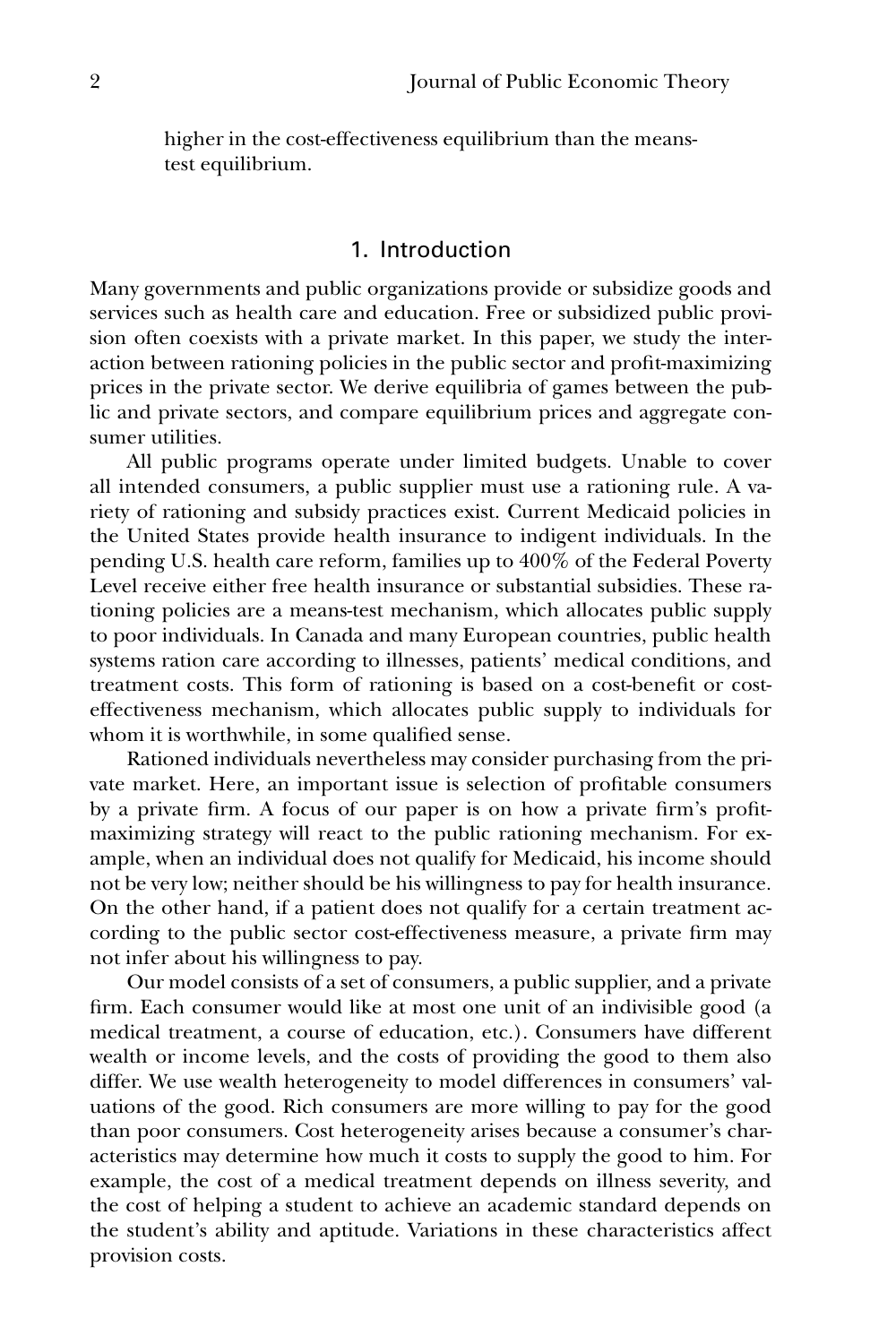To focus on rationing and pricing issues, we abstract from financing. The public supplier has a limited budget for providing the good at zero cost to consumers, and aims to maximize total consumer utility.<sup>1</sup> We consider two information regimes. In the first, rationing is based on consumers' wealth information. In the second, rationing is based on consumers' wealth and cost information. The first regime corresponds to the means-test scenario above. The second regime is somewhat more general than the cost-effectiveness scenario, but we will exhibit a unique equilibrium in which the public supplier ignores wealth information, so cost-effectiveness does obtain.

We study the equilibria of the following games. In stage 1, nature draws randomly and independently the wealth level and cost for each consumer. Consumers' cost information is learned by the firm. In the first regime, the public supplier learns consumers' wealth information, but not the costs. In the second regime, the public supplier learns both consumers' wealth and cost information. In stage 2, the public supplier designs a rationing scheme based on the available information in each regime. Simultaneously, the private firm sets a price schedule depending on costs. In stage 3, the public supplier's rationing scheme is implemented, and rationed consumers decide whether to purchase from the firm at prices set in the second stage. We model the private sector by a monopoly firm, and the analysis extends to Cournot competition.

Our model addresses the following issues. First, the private sector may react to public supply by selecting or cream-skimming consumers. How does the public sector react to cream-skimming? Second, different consumers enjoy different surpluses from public and private supplies. How does this affect public supply and prices in the private sector? Third, public rationing policies may be based on different information. How do equilibria change as the information structure changes?

In the first regime, when public rationing is based on consumers' wealth, there is a continuum of equilibria. In the Pareto dominant equilibrium, the public supplier uses the budget on poor consumers and rations all rich consumers. The means-test criterion emerges in equilibrium. Prices set by the private firm rises as the available budget increases. As poor consumers are supplied, the private firm realizes that it sells only to consumers with higher willingness to pay, so raises prices accordingly.

In the second regime, when public rationing is based on consumers' wealth and cost, there is a unique equilibrium. The public supplier spends the entire budget on consumers whose cost per unit of benefit is low,

<sup>1</sup> Nonprice rationing is ubiquitous. Many governments set negligible prices for public education and health care. Presumably, this may be due to fairness or political considerations. There are also economic reasons for favoring rationing. For the health market, insuring consumers' financial risks due to illness is a fundamental goal. Under social insurance, consumers should not be exposed to too much financial risk upon becoming sick. For the education market, a government may encourage the investment of human capital, which may enhance economic growth and create externalities. Again, reducing costs of education may be a sensible policy.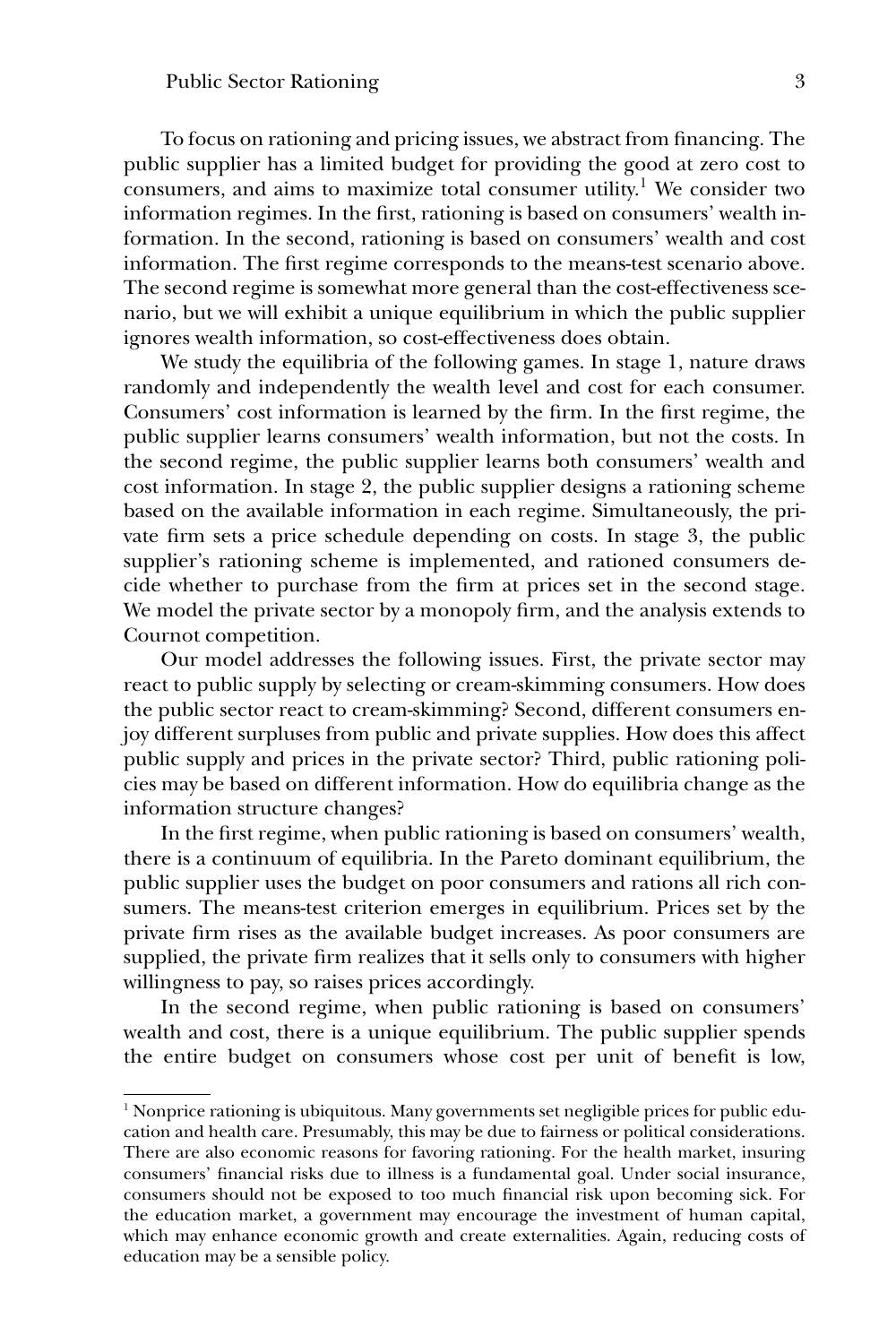and ignores consumers' wealth information. The cost-effectiveness criterion emerges in equilibrium. The private and public sectors will appear to be separated, with the public sector serving consumers with low cost-benefit ratios, while the private sector serving those with high cost–benefit ratios. Equilibrium private market prices for available consumers remain the same as if the public sector were inactive, and equilibrium prices are independent of the budget. At any given budget level, equilibrium aggregate consumer utility is higher when rationing is based on the cost-effectiveness criterion than the means-test criterion.

What explains these results? Richer consumers have higher willingness to pay than poor consumers. In the private market, consumers face prices that are dependent on their costs, not wealth. Hence, richer consumers obtain higher incremental surplus from trades in the private sector. This trade-surplus effect is common across both information regimes. When rationing is based on wealth, releasing richer consumers to the private market allows them to realize more incremental trade surplus there than poorer consumers. This motivates the public supplier to ration the rich. Simultaneously, when public supply is for poor consumers, the firm knows that only richer consumers are in the market. These consumers have higher willingness to pay, so the firm raises prices.

In the second information regime, cost information is available. Here, absent the private sector, a cost-effectiveness principle applies: public supply is for consumers with a low cost–benefit ratio. The cost-effectiveness principle continues to apply when there is a private market. For a given cost level, a consumer obtains more surplus from free public supply than the private market. Rationing low-cost and rich consumers cannot occur in equilibrium. If such consumers were rationed, the private firm would understand that low-cost consumers must be rich, and would raise prices accordingly. The trade-surplus effect cannot be implemented.

Our goal is to study the effect of a price-reactive private sector, so we have rejected a perfectly competitive market where prices would always be marginal costs (but for completeness, we have included related results). We use the monopoly setup, but all results extend to Cournot competition. We have let the monopolist observe costs, but not wealth. If the firm would also observe wealth, it would be able to extract all surplus, and the public rationing policy would not affect consumers' trade surplus in the private market. In any case, firms seldom possess information on wealth. Given that the good is indivisible and a consumer buys at most one unit, nonlinear prices cannot be implemented. It would be a less interesting model if the firm did not observe consumers' costs; selection and cream-skimming issues would be assumed away.<sup>2</sup>

Most other papers assume that the government is a first mover. Generally, an ability to commit to a rationing rule is valuable. However, as we show

 $2^2$  Also, when the price is based on the expected cost, the firm may renege once it learns that the cost turns out to be higher than the price it has charged.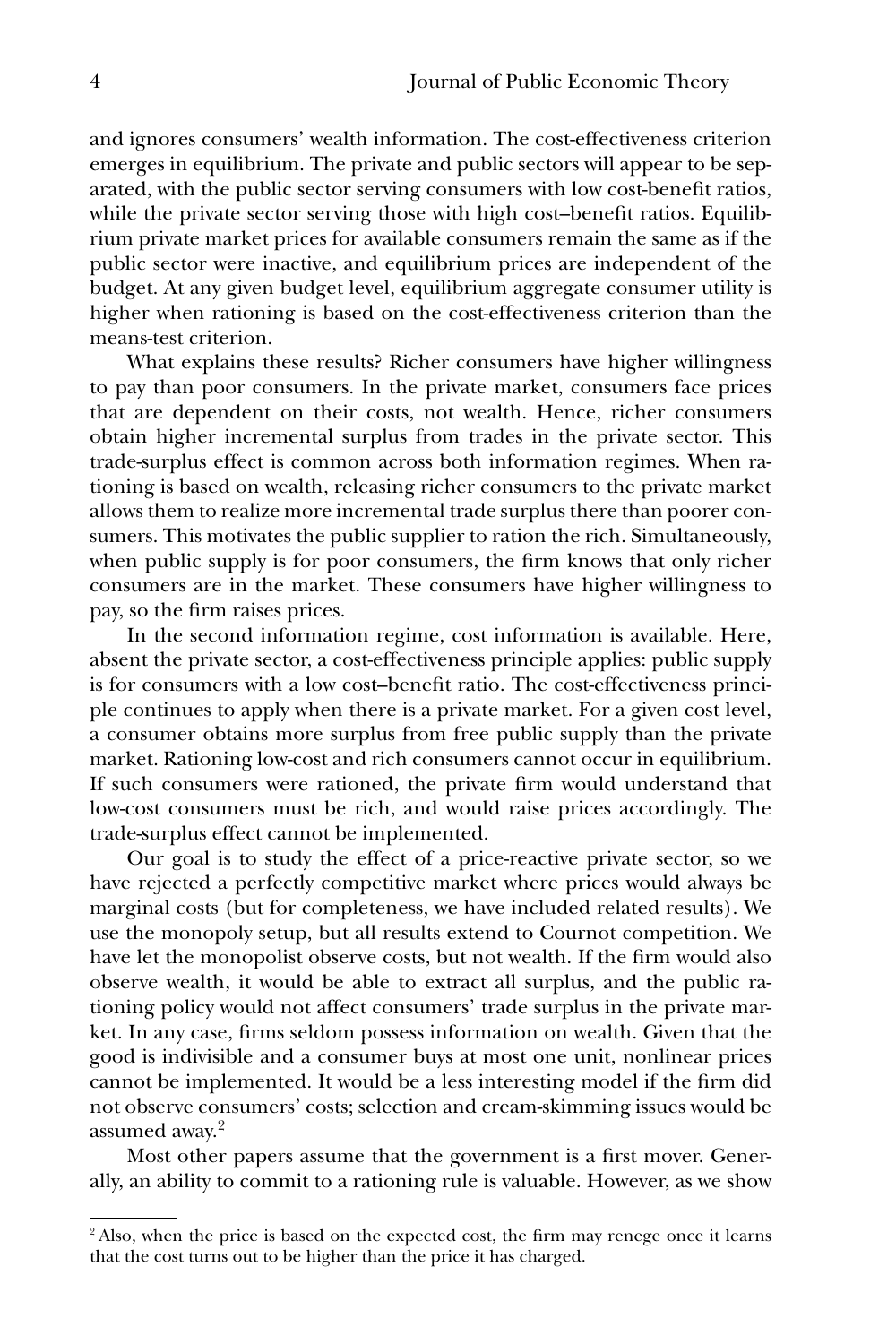in a companion paper, Grassi and Ma (2011), the public supplier's Stackelberg rationing rule is time-inconsistent. By committing to ration some poor consumers, the public supplier can implement lower prices because the firm will want to sell to poor consumers when costs are low. However, given lower prices, the public supplier would exploit the trade-surplus effect by reneging, supplying poor consumers and rationing rich consumers. We have adopted a simultaneous-move game, and the public supplier and the private firm have symmetric commitment power. This is a long-term perspective between the players because both players choose mutual best responses. Finally, our focus is on nonprice rationing. Free public provision is the main mechanism in public health and education systems, so we have not included taxes and subsidies in the public supplier's strategies.

We study interactions between public rationing and a noncompetitive private market, while models in the literature usually assume a competitive private market, or exogenous pricing rules. Barros and Olivella (2005) focus on public physicians referring patients to their own private practices. The public sector uses waiting-time rationing, and physicians refer patients when the patients' costs are low. Iversen (1997) considers the effect of a private sector on waiting time in the public sector. Hoel and Sæther (2003) consider supplementary private health care when public health care is subject to waiting time rationing. In the above papers, the price in the private market is fixed. Hoel (2007) derives the optimal cost-effectiveness rule when patients have access to a competitive private market, where prices do not respond to the public sector's allocation rule. By contrast, in our model, prices in the private sector respond to public policies.

Rationing is similar to transfers in kind. Blackorby and Donaldson (1988) show how transfers in kind may solve asymmetric information problems. The literature has also studied redistribution effects. In Besley and Coate (1991), the government uses a poll tax to provide for free a good at a low quality. Rich consumers optimally choose the good at a high quality from a competitive private market, while poor consumers do not. The government in effect taxes rich consumers to subsidize poor ones. Segregation between rich and poor consumers is an equilibrium of our game when rationing is based on wealth, but this stems from a trade-surplus effect in the private market. In Besley and Coate (1991) the budget is endogenous while we abstract from financing issues, and assume an exogenous budget.

Our formal model is like a common agency model. The public supplier and the private firm are two principals whose actions will affect the consumer, who is the agent; see Bernheim and Whinston (1986). In line with the common agency model, we use a symmetric setup, so that both sectors react against each other's strategy. We are unaware of a paper that models how public sector rationing and private sector pricing strategies mutually react. We also depart from the mechanism design literature on the provision of public goods (see Norman 2004, and Hellwig 2003 on excludable public goods), where incentive-compatible, individually rational and budgetbalanced schemes are derived. In Norman (2004) the public supplier may set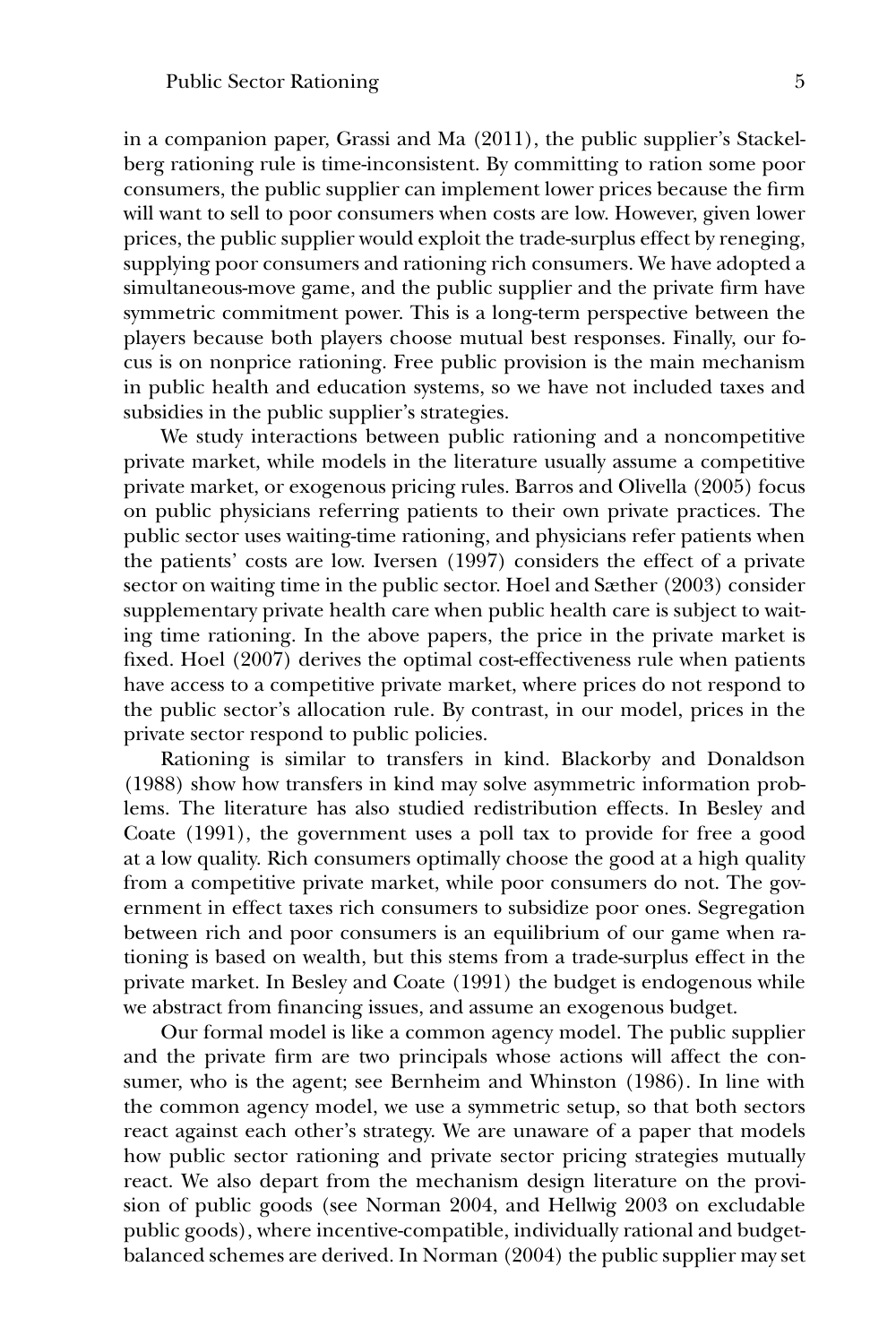individualized user fees to provide access to the excludable public good. Our interest is on nonprice rationing, so we have not allowed the public supplier to use taxes and subsidies.

Section 2 and its subsections lay out the model. In Section 3, we first derive a focal equilibrium in the wealth rationing regime. Then we characterize a continuum of other equilibria. Section 4 contains the analysis of rationing based on wealth and cost, and compares equilibrium consumer utilities across the two rationing regimes. The last section draws some conclusions. Appendix A contains proofs of all lemmas, propositions, and the last corollary; proofs of other corollaries are omitted. Appendix B discusses alternative assumptions on consumer preferences, information, and cost–benefit structures.

## 2. The Model

We begin with the description of consumers. Next, we introduce a public sector, and derive benchmark optimal rationing policies. Then we introduce a private firm. We complete the model by describing the extensive-form games between consumers, the public supplier, and the private firm.

#### 2.1. Consumers and Their Willingness to Pay

There is a set of consumers. Each consumer may consume at most one unit of an indivisible good. We let there be a continuum of these consumers, with a total mass normalized to 1. Each consumer is indexed by two parameters, *w* and *c*. The variable *w* denotes the consumer's wealth. The variable *c* denotes the cost of supplying the good to the consumer. The cost of provision  $c$  is identical whether the good is supplied by the public or private sectors; we do not consider any productive comparative advantage between the private and public sectors to focus on information and pricing problems. We often use the term consumer  $(w, c)$  to refer to one who has wealth  $w$  and cost  $c$ .

Let  $F: [\omega, \overline{\omega}] \to [0, 1]$  be the distribution function of  $\omega$ . We assume that *F* is differentiable, and the corresponding density *f* strictly positive. Similarly, let  $G : [\underline{c}, \overline{c}] \rightarrow [0, 1]$  be the distribution function of *c*. We also assume that *G* is differentiable, and the corresponding density *g* strictly positive. Let  $\gamma \equiv \int c \, dG$  denote the expected cost. The domains of both distributions are strictly positive and bounded. The variables  $w$  and  $c$  are assumed to be independently distributed. In Appendix B, we will discuss the independence assumption.

For a general specification of preferences, we can let a consumer's utility be  $U(w, 0)$  when he does not consume the good, and  $U(w - p, 1)$  when he consumes the good at a price  $p \ge 0$ . The utility function U is strictly increasing, and strictly concave in *w*, and  $U(w, 1) > U(w, 0)$ . It saves on notation and simplifies the analysis if we let the utility function *U* be separable in the two arguments. The separability assumption says that a unit of the good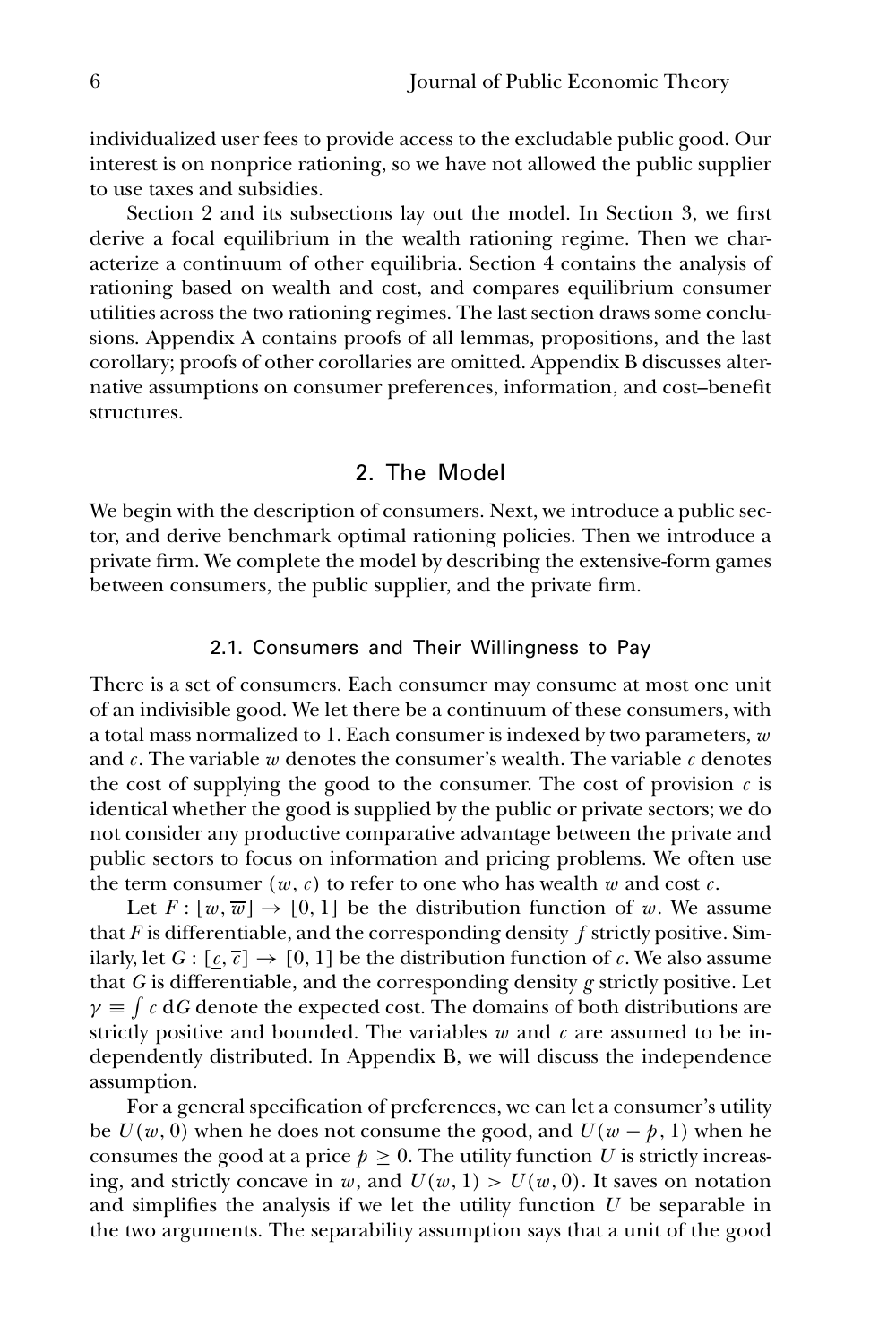generates the same utility increment, independent of the consumer's wealth. If the consumer with wealth  $w$  pays a price  $p$  to consume the good, his utility is  $U(w - p) + 1$ ; his utility is  $U(w)$  if he does not consume the good. We discuss the nonseparable utility function in Appendix B.

If a consumer with wealth  $w$  is indifferent between paying  $\tau$  for the good and the status quo, we have

$$
U(w - \tau) + 1 = U(w). \tag{1}
$$

This equation implicitly defines a willingness-to-pay function  $\tau : [\underline{w}, \overline{w}] \rightarrow$  $\mathbb{R}^+$  for consumers with various wealth levels. Because U is concave, hence almost everywhere differentiable, the willingness-to-pay function is differentiable. From total differentiation of (1), we have

$$
\frac{\mathrm{d}\tau}{\mathrm{d}w} = 1 - \frac{U'(w)}{U'(w-\tau)} > 0.
$$
 (2)

A consumer's willingness to pay for the good is strictly increasing in wealth due to the strict concavity of *U*. We will assume that the lowest willingness to pay  $\tau(\underline{w})$  is larger than the lowest cost  $\underline{c}$ . This assumption ensures that there is some scope for any consumer to benefit from a trade in the private market.

We illustrate our description of consumer preferences and costs with examples in the health market. The good may refer to a surgical procedure (for example, a hip replacement). Patients differ in their illness severity levels (some hip replacements are more difficult than others). For a fixed amount of improvement in health, interpreted as a unit increment of utility (for example, the ability to walk about without pain), sicker patients require more resources, and richer patients are more willing to pay.

In our setup, consumer preferences do not directly depend on the provision cost  $c$ . In the health care example, this means that patients with different severity levels obtain the same incremental utility from the good. One interpretation is that the good provides a standardized unit of improvement in well-being. In other situations, consumers obtain different incremental utilities depending on their severity levels. Consumer preferences then may depend on cost, and we will discuss this alternative assumption in Appendix B.

#### 2.2. The Public Sector and Rationing

The public sector has a budget *B* which is insufficient to supply the good to all consumers for free, so  $0 < B < \gamma$ . We consider two information regimes. First, only consumers' wealth information is available to the public supplier, and second, consumers' wealth and cost information is available. In each case, nonprice rationing will be used to allocate the budget for providing the good to consumers.

In the first regime, the public supplier's rationing rule is a function  $\theta : [w, \overline{w}] \to [0, 1]$ . For  $w \in [w, \overline{w}]$ , the public supplier provides consumers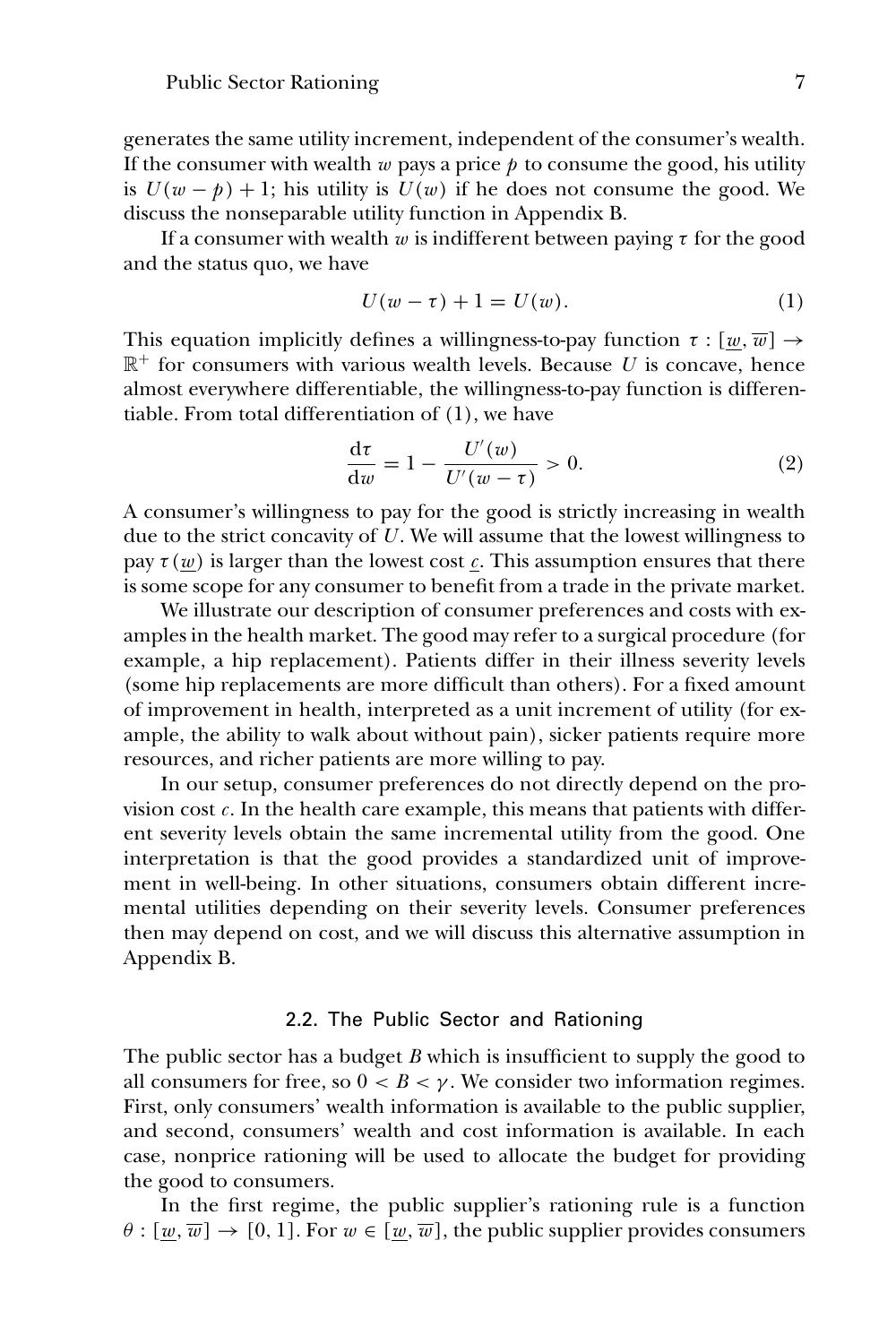with wealth below *w* a total of  $\int_{\underline{w}}^{\underline{w}} (1 - \theta(x)) f(x) dx$  units of the good. The rationing rule  $\theta$  splits the density *f* so that at *w*,  $[1 - \theta(w)] f(w)$  of consumers are supplied at zero price, and  $\theta(w) f(w)$  of consumers are rationed. Because wealth and cost are independently distributed, the cost  $c$  among rationed consumers remains distributed according to *G*.

In the second regime the rationing rule is a function  $\phi : [w, \overline{w}] \times$  $[c, \overline{c}] \rightarrow [0, 1]$ . It has the same interpretation as in the first regime. For consumer  $(w, c)$ , the density  $\phi(w, c) f(w)g(c)$  is available to the private firm.<sup>3</sup> In each regime, the public supplier's objective is the sum of consumer utilities.

The rationing schemes  $\theta$  and  $\phi$  correspond to random rationing, but can be implemented by waiting times. We can add to the consumer preference specification a new parameter, say  $\delta$ , a random variable whose distribution depends on wealth, cost, or both. The utility of a consumer is now  $U(w) + 1 - \delta t$  if he gets the good after a delay of t units of time. The parameter  $\delta$  describes the consumer's marginal waiting cost. An impatient consumer (one with a high value of  $\delta$ ) may decide against the public system if he expects a long delay. By setting the delay *t*, the public supplier determines the fraction of consumers within a wealth group or a wealth-cost group who choose to wait for the good in the public sector.

## 2.3. Benchmark Optimal Rationing Policies with an Inactive Private Market

For now suppose that the public sector is the sole provider. Consider the first information regime where rationing is based on wealth. For a rationing rule  $\theta$ , total consumer benefit from the public supply is  $\int_{\frac{w}{\omega}}^{\overline{w}}(1-\theta(w))f(w) \; \mathrm{d}w$ as each unit of consumption increases a consumer's utility by one unit. The consumer welfare index, which the public supplier maximizes, is

$$
V(\theta) \equiv \int_{\underline{w}}^{\overline{w}} U(w) \, dF + \int_{\underline{w}}^{\overline{w}} [1 - \theta(w)] f(w) \, dw. \tag{3}
$$

The rationing rule must satisfy the budget constraint

$$
\gamma \int_{\frac{w}{}}^{\overline{w}} [1 - \theta(w)] f(w) dw \leq B,
$$
\n(4)

which says that the expected cost must not exceed the available budget.

<sup>&</sup>lt;sup>3</sup> We restrict rationing rules to those that leave the functions  $\theta(w) f(w)$  and  $\phi(w, c) f(w)$ integrable, so that  $\int_{\frac{w}{x}}^{\frac{w}{w}} \theta(x) f(x) dx$  and  $\int_{\frac{w}{x}}^w \phi(x, c) f(x) dx$  at each *c* are well defined for  $w \in [w, \overline{w}]$ . We can restrict the public provider to supply to either all or none of the consumers within a wealth class or a wealth-cost class. Rationing schemes are then functions that map  $[\underline{w}, \overline{w}]$  to  $\{0, 1\}$  and  $[\underline{w}, \overline{w}] \times [\underline{c}, \overline{c}]$  to  $\{0, 1\}$ . The general rationing functions can now be interpreted as mixed strategies. For ease of exposition, we do not use the mixed strategy interpretation.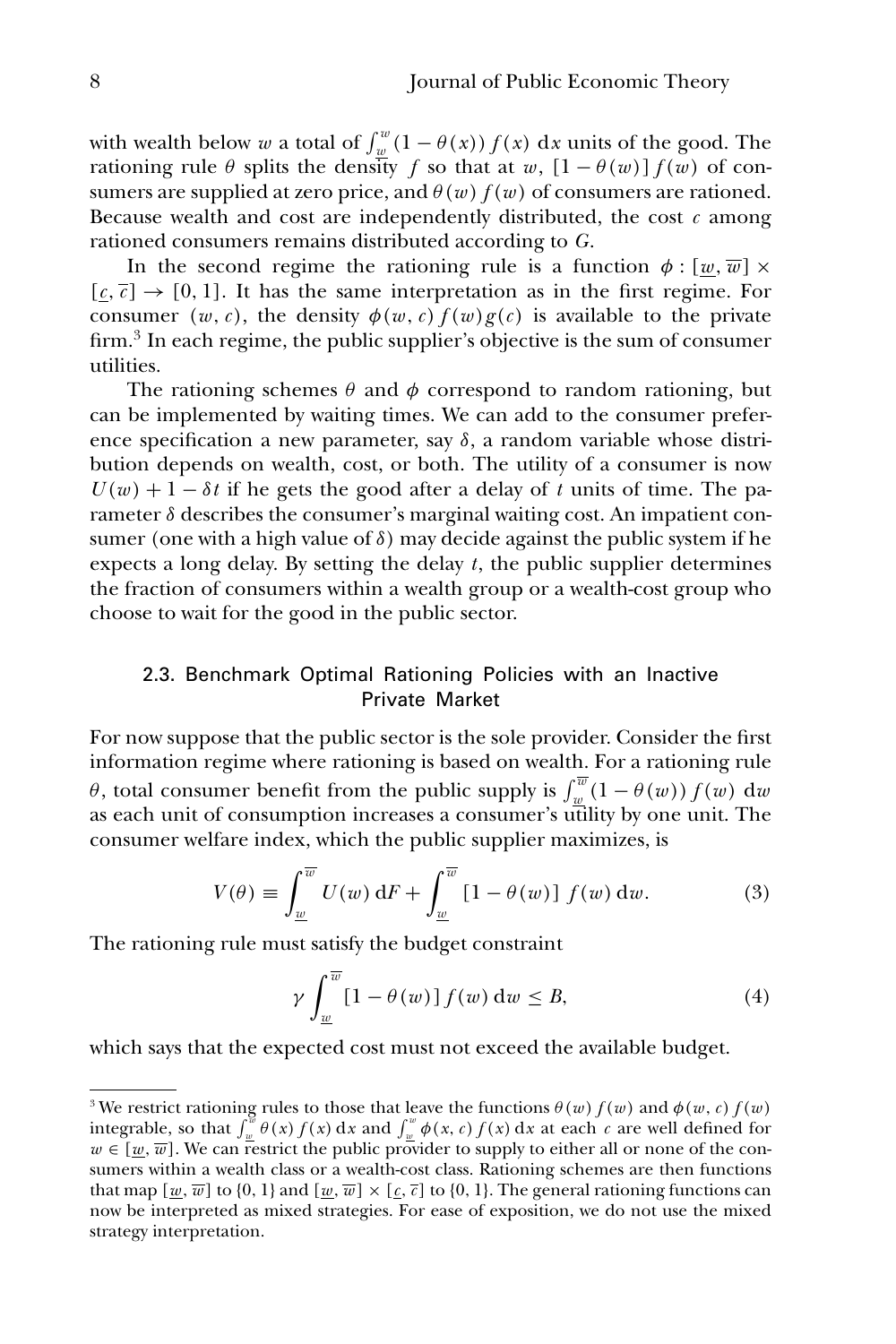Public Sector Rationing 9

The determination of a rationing rule that maximizes (3) subject to (4) is rather trivial. Any rationing rule that exhausts the budget is optimal. The public supplier allocates the good to consumers without collecting any payment. Due to the separable utility function, the utility increment is independent of *w*. Any rationing scheme that exhausts the budget results in the same level of the welfare index, and is optimal.

Now we consider the second information regime, where rationing can be based on wealth and cost. For a rationing rule  $\phi$ , the welfare index is

$$
V(\phi) \equiv \int_{\underline{c}}^{\overline{c}} \int_{\underline{w}}^{\overline{w}} \left\{ U(w) + [1 - \phi(w, c)] \right\} f(w) g(c) \, dw \, dc. \tag{5}
$$

The rationing rule must satisfy the budget constraint

$$
\int_{\underline{c}}^{\overline{c}} \int_{\underline{w}}^{\overline{w}} [1 - \phi(w, c)] c f(w) g(c) dw d c \leq B.
$$
 (6)

By pointwise optimization with respect to  $\phi$ , the optimal rationing rule is given by<sup>4</sup>

 $\phi(w, c) = 0$  for  $c < c^s$  and  $\phi(w, c) = 1$  otherwise,

where  $\int_{\underline{c}}^{c^s} c \, \mathrm{d}G(c) = B$ .

The supplier has perfect information, and the optimal rationing rule is based on a cost-effectiveness measure. Each unit of the good yields a fixed increment of utility. The optimal rationing policy therefore supplies the good to consumers if and only if their costs are below a threshold.

### 2.4. The Private Sector and Profits

There is a monopoly firm in the private sector; Cournot and perfect competition in the private sector will be discussed. For consumer  $(w, c)$ , the private firm observes the cost of providing a unit of the good to the consumer  $c$ , but not his wealth *w*.

By setting a price  $p$ , the monopolist sells to those consumers with willingness to pay higher than  $p$ . Obviously, the monopolist will not set a price outside the range of willingness to pay  $\tau$ . Setting a price  $\dot{p}$  is equivalent to selecting the wealth level of the *marginal* consumer w, where  $p = \tau(w)$ . By the strictly monotonicity of  $\tau$ , consumers with  $w' > w$  have  $\tau(w') > \tau(w)$ , hence are willing to pay  $p = \tau(w)$  to purchase the good. The function  $\tau$  is like a demand function; we simply restate the common principle that a monopolist may choose equivalently between a price and a quantity while respecting the demand function. It is more convenient to let the firm choose the quantity

<sup>&</sup>lt;sup>4</sup> The Lagrangean is  $U(w) + [1 - \phi] + \lambda [B - (1 - \phi)c]$ , and its first-order derivative with respect to  $\phi$  is  $-1 + \lambda c$ , which is strictly positive if and only if *c* is larger than a threshold, say,  $c^s$ .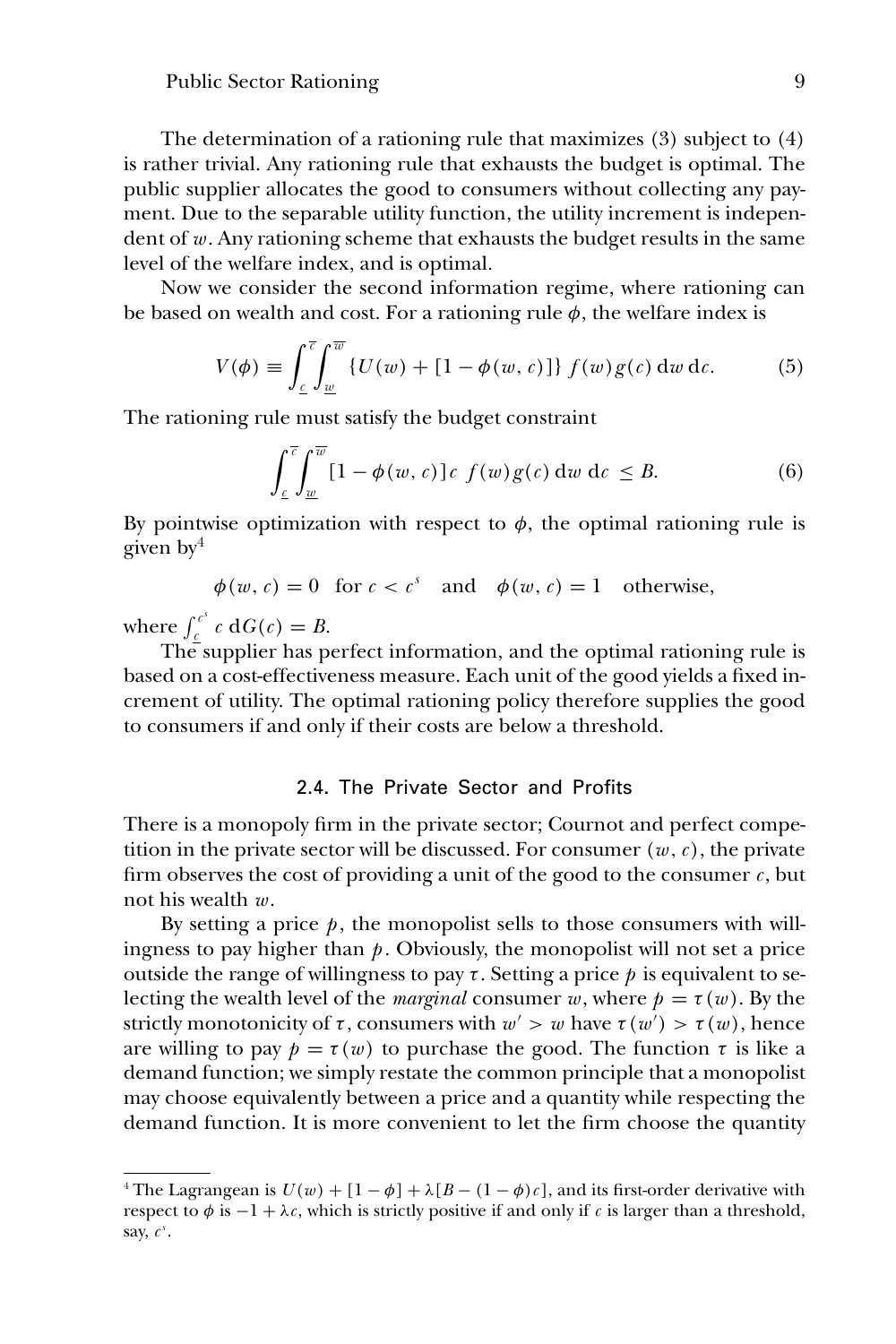or the marginal consumer *w* by setting the price  $\tau(w)$ . A quantity function is denoted by  $\widehat{w} : [\underline{c}, \overline{c}] \to [\underline{w}, \overline{w}].$ 

We present the profit functions under the two rationing rules. First, suppose that rationing is based on wealth. At cost  $c$  the density of consumers available to the firm is  $\theta(w) f(w)$ . At a price  $\tau(w)$ , consumers with wealth higher than *w* will buy, and the profit is

$$
\pi(w; c, \theta) = \int_{w}^{\overline{w}} \theta(x) f(x) dx [\tau(w) - c]. \tag{7}
$$

Here, the integral is the total quantity purchased, and  $\tau(w) - c$  is the pricecost margin. Second, suppose that rationing is based on wealth and cost. At cost *c* the density of consumers available to the firm is  $\phi(w, c) f(w)$ . At a price  $\tau(w)$ , consumers with wealth higher than *w* will buy, and the profit is

$$
\pi(w; c, \phi) = \int_{w}^{\overline{w}} \phi(x, c) f(x) dx [\tau(w) - c]. \tag{8}
$$

#### 2.5. Interaction between the Public and Private Sectors

We study the following games and look for their subgame-perfect equilibria:

- **Stage 1:** Nature draws (*w*,*c*) according to the distributions *F* and *G*, respectively, for each consumer. The private firm observes *c*. The public supplier observes either *w*, or both *w* and *c*.
- **Stage 2:** In each information regime, the public supplier chooses a rationing rule,  $\theta$  or  $\phi$ , and the private firm chooses a quantity function  $\hat{w}$ .
- **Stage 3:** Consumers supplied by the public sector get the good for free, and consumers not supplied by the public sector may purchase from the private firm at prices set in Stage 2.

# 3. Equilibrium Rationing and Prices When Rationing is Based on Wealth

We begin with the private firm's profit-maximizing prices and consumers' utilities. Then we present an equilibrium in which the public supplier uses the entire budget on consumers with lower wealth levels. Next, we present a continuum of equilibria, and show that the one we have presented is Pareto dominant. Finally, we discuss some comparative statics on the budget, as well as Cournot and perfect competition in the private market.

## 3.1. Profit-Maximizing Prices and Consumer Utilities

To characterize an equilibrium, we need to refer to a profit-maximizing quantity function when the firm has access to all consumers. Let this function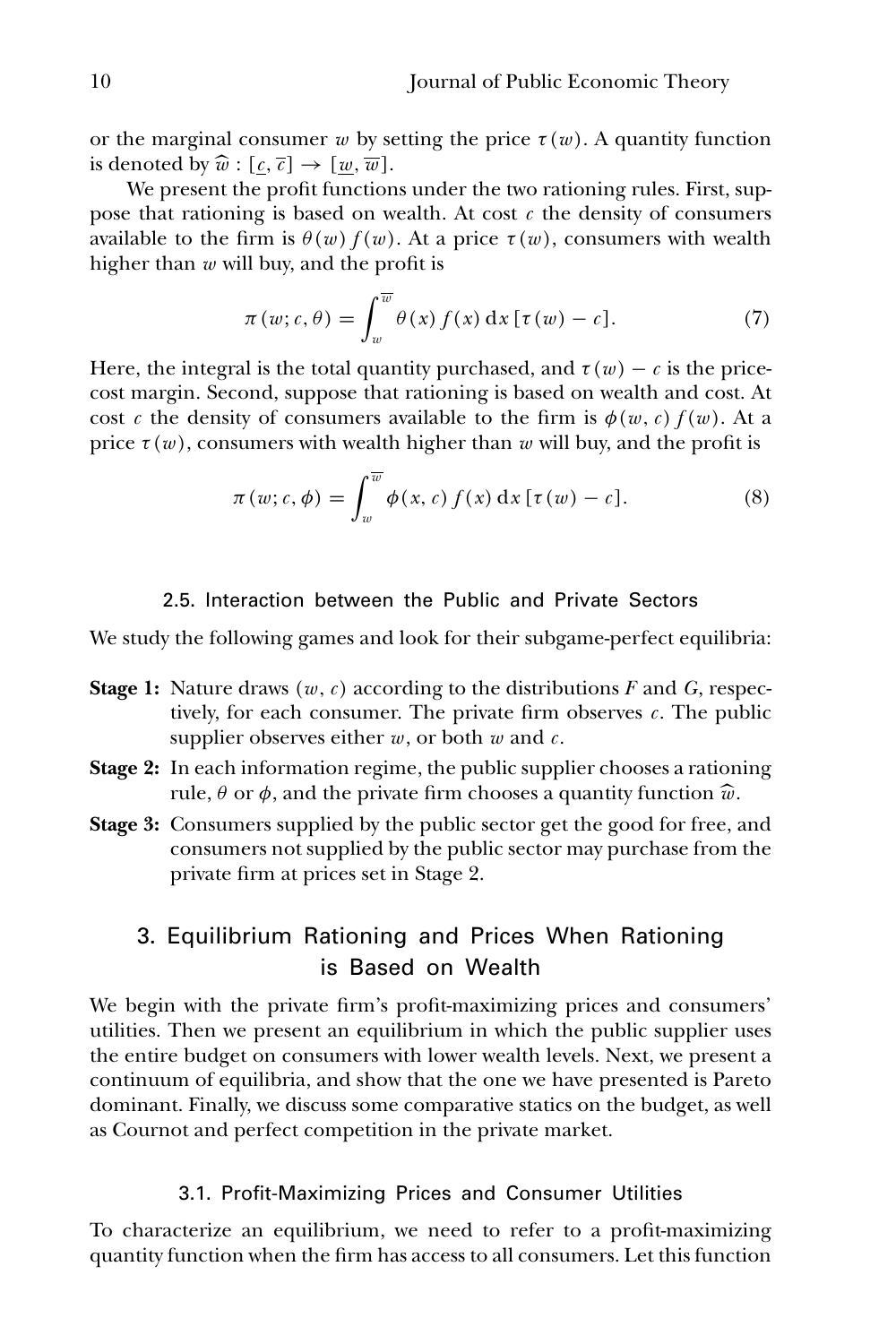

Figure 1: Quantity functions  $\hat{w}^m(c)$  and  $\hat{w}(c)$ .

be  $\hat{\psi}^m(c)$ . Suppose that the public supplier rations all consumers, so in (7) we set  $\theta(w) = 1$  for all *w*. The function  $\hat{\omega}^m : [\underline{c}, \overline{c}] \to [\underline{w}, \overline{w}]$  is given by

$$
\widehat{w}^m(c) \equiv \underset{w}{\operatorname{argmax}} \int_{w}^{\overline{w}} f(x) \, dx \, [\tau(w) - c]. \tag{9}
$$

We assume that the profit function in (9) is concave, and that  $\hat{\psi}^m(c)$  is singlevalued. By the Maximum Theorem  $\widehat{\omega}^m(c)$  is continuous. We further assume that as *c* varies over  $[c, \overline{c}]$ , the marginal consumers vary over a proper subset of  $[w, \overline{w}]$ , so  $w < \hat{w}^m(c) < \hat{w}^m(\overline{c}) < \overline{w}$ . This requires that variation in wealth is sufficiently large relative to variation in costs. The optimal quantity  $\hat{\psi}^m(c)$ is given by the usual marginal-revenue-equal-marginal-cost condition. The quantity function  $\hat{\omega}^m(c)$  is strictly increasing. As marginal cost increases, the optimal quantity is adjusted to achieve a higher level of marginal revenue. This means setting a higher price and selling to less consumers.<sup>5</sup> By the concavity of the profit function for any  $w > \hat{w}^m(c)$ , the derivative of profit with respect to  $w$  is negative:

$$
\frac{\mathrm{d}}{\mathrm{d}w} \int_{w}^{\overline{w}} f(x) \, dx \, [\tau(w) - c] < 0 \quad \text{for} \quad w > \widehat{w}^m(c), \quad \text{any } c. \tag{10}
$$

The solid line in Figure 1 illustrates such a quantity function. We have assumed that the budget is insufficient to cover all consumers at zero cost  $(B \lt \gamma)$ . For a very small budget, the interaction between the public and

<sup>&</sup>lt;sup>5</sup> The sign of the derivative of  $\hat{w}^m(c)$  is the same as the sign of the cross partial of  $\int_{w}^{\overline{w}} f(x)$  $dx$  [ $\tau(w) - c$ ], which is positive.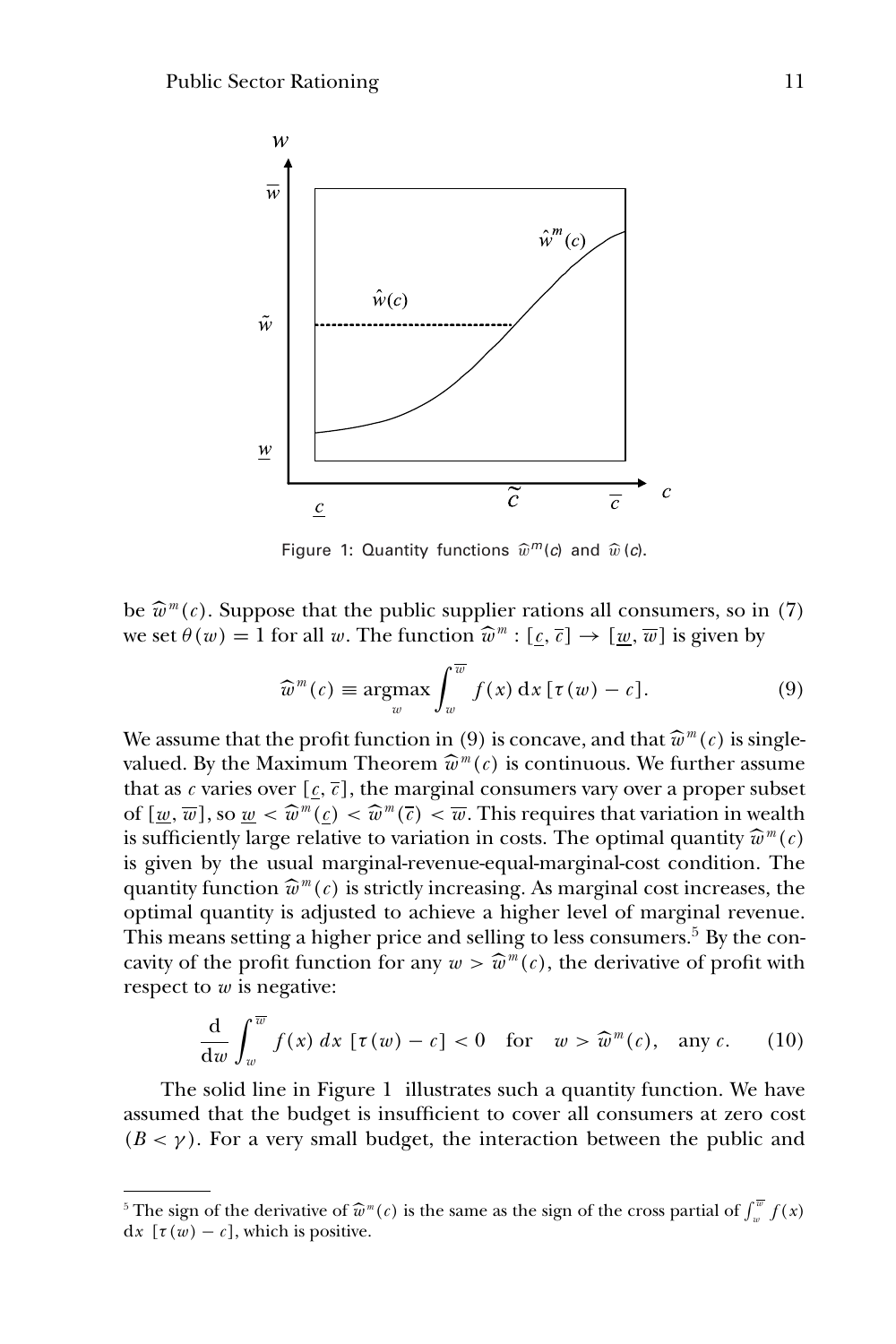private sector may be irrelevant. Suppose that the budget can only cover some consumers with  $w < \hat{w}^m(c)$ . The private firm will never sell to these consumers even if they are available because their willingness to pay is too low. Any public supply to them will not lead to a price response from the private firm. To rule out equilibria without any interaction between sectors, we assume that the budget is sufficient to cover some consumers who may purchase from the firm. This assumption is  $B > F(\hat{\omega}^m(c))\gamma$ . At the lowest cost *c*, the firm sells to those with wealth above  $\hat{\omega}^m(c)$ , so this assumption says that the budget is sufficient to eliminate some consumers who otherwise may buy from the firm.

Given a rationing rule  $\theta$ , the private firm's profit from selling to consumers with wealth higher than *w* is in (7). Let  $\hat{w}(c)$  be the optimal quantities, and  $\hat{\pi}(c)$  the maximum profit:

$$
\widehat{w}(c) \equiv \arg\max_{w} \pi(w; c, \theta), \tag{11}
$$

$$
\widehat{\pi}(c) \equiv \pi(w'; c, \theta), \quad w' \in \widehat{w}(c). \tag{12}
$$

For some rationing rules, there may be multiple quantities that maximize profit, so  $\widehat{w}(c)$  is a correspondence. According to the Maximum Theorem, the correspondence  $\hat{\psi}(c)$  is upper semicontinuous. The profit-maximizing price  $\tau(\widehat{w}(c))$  may not be strictly increasing in cost c, although the maximum profit is strictly decreasing, as the next lemma shows.

LEMMA 1: *The maximum profit is strictly decreasing in c. Any selection from the profit-maximizing quantities*  $\widehat{w}(c) \equiv \arg \max_{w} \pi(w; c, \theta)$  *is increasing in c. That is, if*  $c_1 < c_2$ *, then*  $w_1 < w_2$ *, where*  $w_1 \in \hat{w}(c_1)$  *and*  $w_2 \in \hat{w}(c_2)$ *.* 

A best response is a selection from the profit-maximizing quantity correspondence, and need not be continuous. Nevertheless, because it must be (weakly) increasing, any point of discontinuity of  $\hat{w}(c)$  must be an upward jump (see also Figure 3). Because there is no risk of confusion, we also denote such a (weakly increasing) selection by the notation  $\hat{w} : [\alpha, \overline{c}] \rightarrow$  $\lceil w, \overline{w} \rceil$ .

When will an equilibrium quantity function fail to be strictly increasing? Suppose that the rationing rule specifies that  $\theta(w) = 0$  for  $w < \tilde{w}$ , and  $\theta(w) = 1$  for  $w > \tilde{w}$ . This rationing scheme supplies consumers (at zero price) if and only if their wealth is below a threshold  $\tilde{w}$ ; consumers with  $w < \tilde{w}$  are not in the market. Let the cost threshold  $\tilde{c}$  be defined by  $\hat{w}^m(\tilde{c}) =$  $\widetilde{w}$ ; see Figure 1. For  $c > \widetilde{c}$ , the profit-maximizing quantity remains at  $\widehat{w}^m(c)$ . At  $c > \tilde{c}$ , the firm would not sell to those consumers with wealth below  $\tilde{w}$ anyway. At  $c < \tilde{c}$ , the profit-maximizing quantity function is constant at  $\tilde{w}$ . Lemma 1 says that the profit-maximizing quantity cannot rise as cost falls below  $\tilde{c}$ . The firm has no available consumers with wealth below  $\tilde{w}$ , so the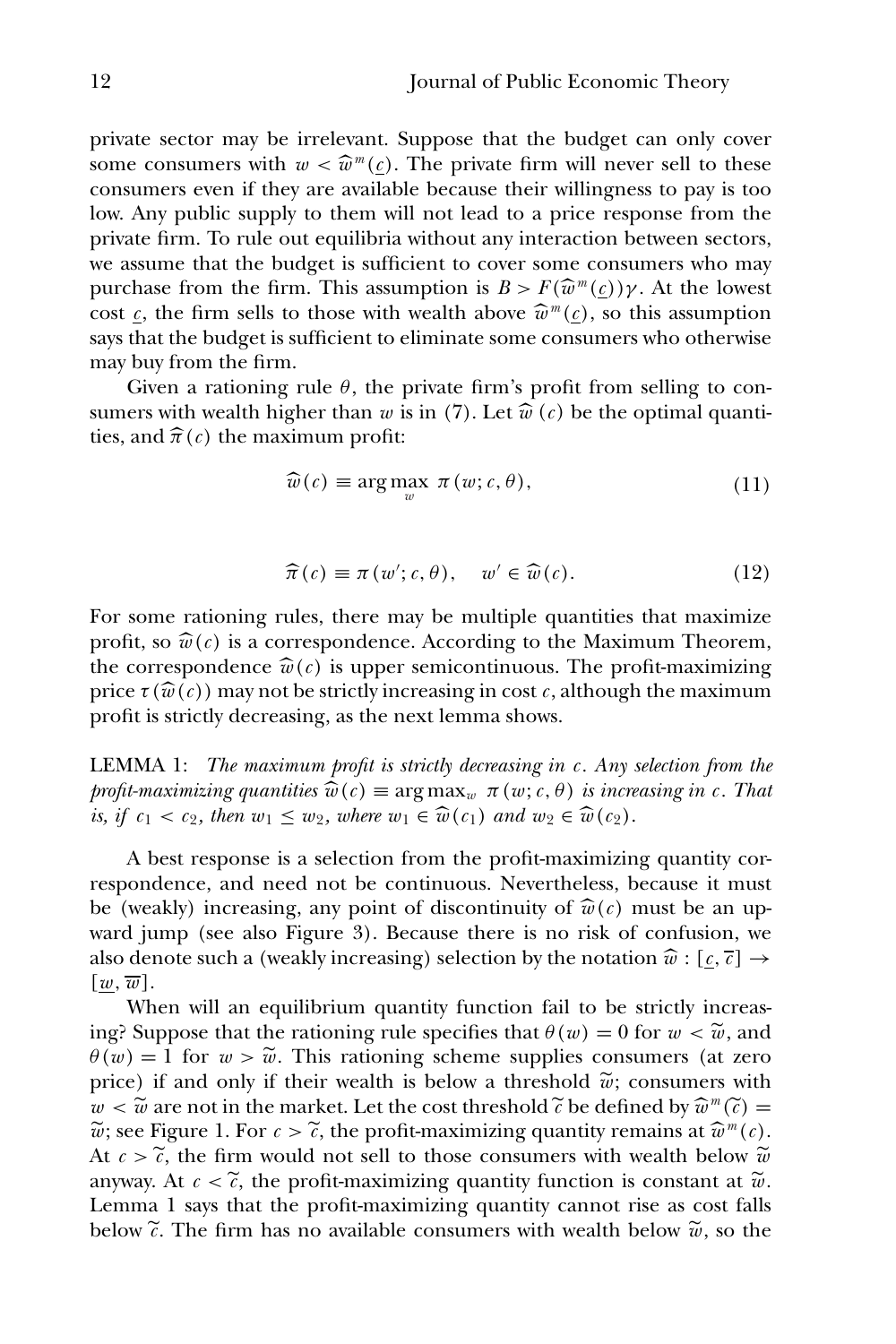

Figure 2: Consumer density under rationing scheme  $\theta$ .

optimal quantity stays at  $\tilde{w}^6$ . Under the rationing scheme, in Figure 1 the optimal quantity function becomes the horizontal, dotted line when cost falls below  $\widetilde{c}$ .

When will an equilibrium quantity function fail to be continuous? Suppose that  $\theta(w) = 0$  for  $w \in [w_1, w_2]$  where  $w \leq w_1 < w_2 < \overline{w}$ , and  $\theta(w) = 1$ otherwise. The public sector supplies only to consumers with medium wealth. Figure 2 illustrates the density of consumers available to the private firm. The profit-maximizing quantity function  $\hat{w}(c)$  is in Figure 3. For  $c < c_1$  or  $c > c_2$ , the profit-maximizing quantity is unique. For  $c \in (c_1, c_2)$ , the price remains constant because all consumers with wealth in  $[w_1, w_2]$ are supplied by the public sector. At cost  $c_1$ , the firm makes equal amounts of profit whether it charges a price  $\tau(w_2)$  selling to consumers with  $w > w_2$ , or  $\tau(w_0)$  selling to consumers with *w* between  $w_0$  and  $w_1$  and above  $w_2$ . Finally, some quantities may never be chosen; in Figure 3, the firm never sets  $\widehat{w}(c)$  to any  $w \in [w_0, w_2)$ .

We need to write down aggregate consumer utility given rationing functions and quantity functions that are weakly increasing and possibly

 $6$  Any  $w < \tilde{w}$  yields a profit

$$
\left[\int_{w}^{\widetilde{w}} \theta(x) f(x) dx + \int_{\widetilde{w}}^{\overline{w}} \theta(x) f(x) dx\right] [\tau(w) - c]
$$
\n
$$
= \left[\int_{\widetilde{w}}^{\overline{w}} f(x) dx\right] [\tau(w) - c] < \left[\int_{\widetilde{w}}^{\overline{w}} f(x) dx\right] [\tau(\widetilde{w}) - c]
$$

so setting  $w = \tilde{w}$  is optimal.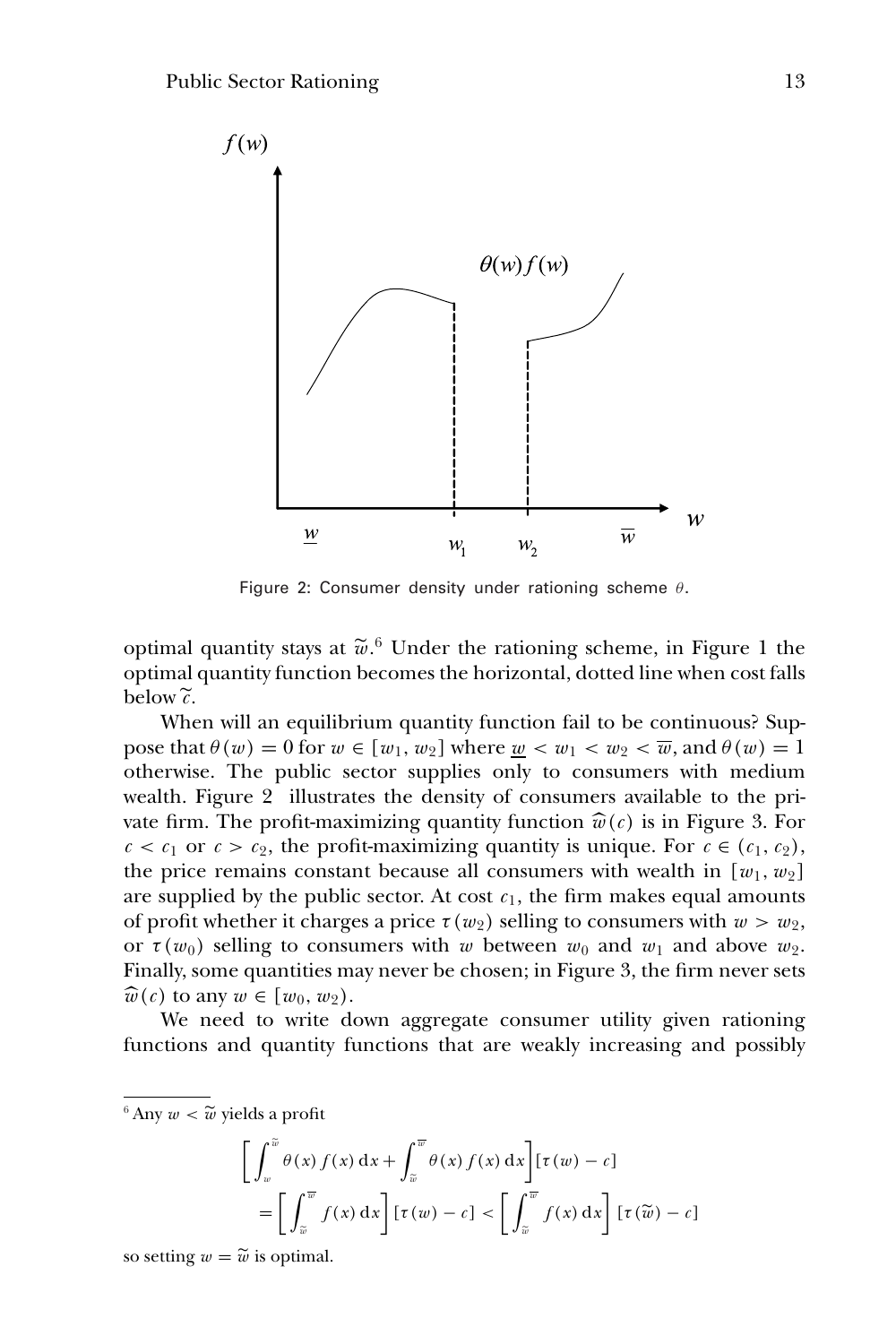

Figure 3: The quantity function  $\hat{w}$  (*c*) and its "inverse"  $\hat{c}(w)$ .

exhibiting upward jumps. Given a quantity function,  $\hat{w}(c)$ , rationed consumer (*w*, *c*) buys from the private firm if and only if  $w \ge \hat{w}(c)$ . In Figure 3, this is the set above the graph of  $\hat{w}(c)$ . It is more convenient to view the set of purchasing consumers as one indexed by a function  $\hat{c} : [w, \overline{w}] \rightarrow [c, \overline{c}]$ that is like an "inverse" of  $\hat{w}$ . Define  $\hat{c}(w) = \sup\{c : w \geq \hat{w}(c)\}\;$  if there is no  $c \in [c, \overline{c}]$  such that  $w \ge \widehat{w}(c)$ , set  $\widehat{c}(w) = c$ . Such a function  $\widehat{c}$  is illustrated in Figure 3 .

While the function  $\hat{w}$  gives the wealth of the marginal consumer in terms of his cost, the function  $\hat{c}$  gives the threshold cost level below which a consumer with wealth *w* will buy at price  $\tau(\widehat{w}(c))$ . Whenever  $\widehat{w}$  is strictly increasing and continuous, the function  $\hat{c}$  is its inverse. When  $\hat{w}$  is constant on an interval, then  $\hat{c}$  exhibits discontinuities at the two ends of the interval. Finally,  $\hat{c}(w)$  becomes *c* when the firm does not sell to consumer  $(w, c)$ . Clearly  $\hat{c}(w)$ is increasing whenever its value is not *c*. The set of consumers who purchase are those with  $(w, c)$  below the graph of  $\hat{c}(w)$ , and this differs from those above the graph of  $\widehat{w}(c)$  at most for a set of measure zero. Functions  $\widehat{w}$  and *<sup>c</sup>* are two equivalent ways of keeping track of consumer types who purchase from the private firm.

Given a quantity function  $\hat{w}$  (and its equivalent  $\hat{c}$ ), and a rationing scheme  $\theta$ , the welfare index  $V(\theta)$  is

$$
\int_{\underline{w}}^{\overline{w}} [1 - \theta(w)] f(w) [U(w) + 1] dw
$$
\n
$$
+ \int_{\underline{w}}^{\overline{w}} \theta(w) f(w) \left[ \int_{\underline{c}}^{\widehat{c}(w)} \{U(w - \tau(\widehat{w}(c))) + 1\} g(c) dc \right] dw.
$$
\n(13)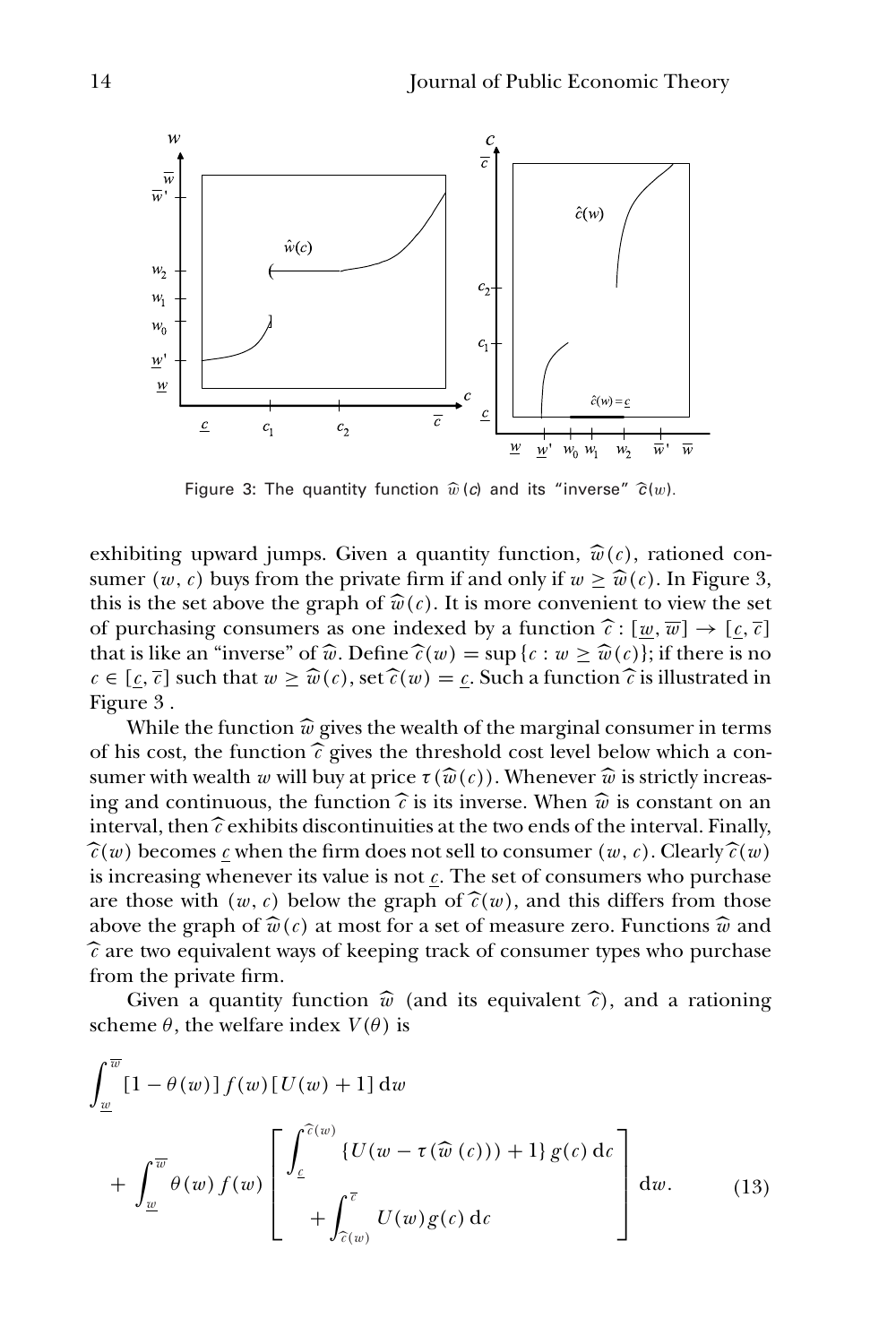In this expression, the first term is the utility of consumers supplied by the public sector. The second term is the utility of rationed consumers. The top integral inside the big square brackets is the utility of consumer (*w*,*c*) buying from the firm at price  $\tau(\widehat{w}(c))$ , while the bottom integral is the utility of consumers who do not buy. The welfare index can be simplified to

$$
V(\theta) = \int_{\frac{w}{\omega}}^{\overline{w}} \left[ U(w) + (1 - \theta(w)) \right] f(w) dw
$$
  
+ 
$$
\int_{\frac{w}{\omega}}^{\overline{w}} \theta(w) f(w) \left[ \int_{\underline{c}}^{\widehat{c}(w)} \left\{ U(w - \tau(\widehat{w}(c))) + 1 - U(w) \right\} g(c) dc \right] dw,
$$
(14)

where the first term is the base utility  $U(w)$  plus the increase of utility from public supply, and the second term is the consumer incremental surplus from the private market.

#### 3.2. An Equilibrium: Rationing Rich Consumers

An equilibrium is a pair of rationing and quantity functions  $(\theta, \hat{\omega})$  that are mutual best responses. That is,  $\theta$  maximizes aggregate consumer utility subject to the budget constraint given quantity function  $\hat{w}$ , and  $\hat{w}$  maximizes profit for every  $c$  given  $\theta$ . We first present an equilibrium in which consumers are rationed if and only if they are rich, and in which the firm chooses the quantity function  $\hat{w}(c)$  in Figure 1. This is a means-test equilibrium: consumers are supplied if and only if their wealth is low.

PROPOSITION 1: *The following is an equilibrium. The public supplier rations all consumers with wealth above a threshold*  $w<sup>E</sup>$  *and supplies all consumers with wealth below*  $w^E$ :  $\theta(w) = 1$ ,  $w > w^E$  *and*  $\theta(w) = 0$ ,  $w < w^E$ . The threshold  $w^E$ *exhausts the budget and is given by*  $F(w^E)\gamma = B$ . The private firm sets the price to *the monopoly price when cost is above a threshold*  $c^E$ *, defined by*  $\hat{\omega}^m(c^E) = \omega^E$ , and *to a fixed price*  $\tau(w^E)$  *when cost is below*  $c^E$ *.* 

We explain the intuition for Proposition 1. First, when discussing the property of  $\hat{w}(c)$  in Figure 1, we already show that it is the profit-maximizing quantity function when the rationing policy is the one in Proposition 1. Hence, the firm's quantity function in Proposition 1 is a best response.

We now explain why the rationing policy is a best response. To compute aggregate consumer utility, we apply the quantity function in the Proposition to (14). First, for  $c > c^E$  we let the inverse of  $\hat{\omega}^m$  be  $\hat{\zeta}^m$ ; this takes the role of  $\hat{c}$  in (14): for  $w > w^E$ , consumer  $(w, c)$  buys at  $\tau(\hat{w}^m(c))$  if  $c < \hat{c}^m(w)$ . Second, for  $c < c^E$ ,  $\hat{c}^m$  takes the value *c*: rationed consumers with wealth below  $w^E$  never buy because the firm never sets a price below  $\tau(w^E)$ .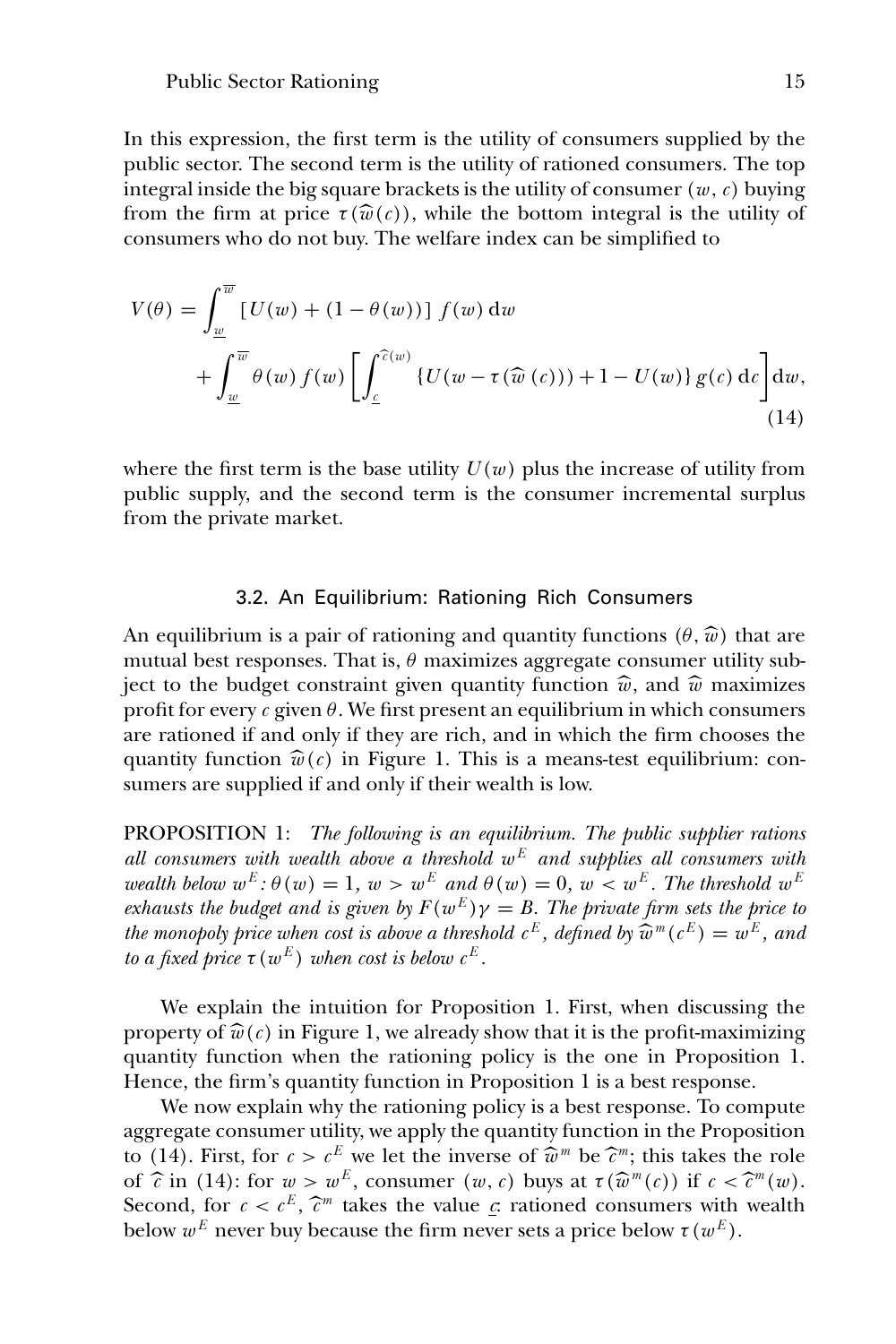Under rationing policy  $\theta$ , aggregate consumer utility is

$$
\int_{\underline{w}}^{\overline{w}} \left[ U(w) + (1 - \theta(w)) \right] f(w) dw
$$
\n
$$
+ \int_{w^E}^{\overline{w}} \theta(w) \left\{ \int_{\underline{c}}^{c^E} \left[ U(w - \tau(w^E)) + 1 - U(w) \right] g(c) dc + \int_{c^E}^{\widehat{c}^m(w)} \left[ U(w - \tau(\widehat{w}^m(c))) + 1 - U(w) \right] g(c) dc \right\} f(w) dw.
$$
\n(15)

The welfare index is described as follows. The integral on the first line of (15) is the sum of the base utility  $U(w)$  plus the utility increase from the public supply. The second line is the private market incremental surplus of rationed consumers. Only rationed consumers with wealth above  $w^{\tilde{E}}$  will buy from the private market. For these consumers, if their costs are below  $c^E$ , they purchase at price  $\tau(w^E)$ , and obtain the incremental surplus in the integral with limits between *c* and  $c^E$ ; if their costs are above  $c^{\overline{E}}$ , they purchase at price  $\tau(\widehat{w}^m(c))$  if their costs are below  $\widehat{c}^m(w)$ , and obtain the incremental surplus in the integral with limits between  $c^E$  and  $\hat{c}^m(w)$ .

A rationing policy  $\theta$  is a best response if it maximizes (15) subject to the budget constraint (4). We consider the trade-off in rationing a consumer with wealth *w*. The benefit of rationing a consumer is the saving of expected cost  $\gamma$ , a constant. The cost of rationing a consumer depends on the consumer's wealth level. If *w* is below  $w<sup>E</sup>$ , this consumer does not buy from the private market, so the cost is one unit of utility due to nonconsumption. If *w* is above  $w^E$ , this consumer may gain some incremental surplus from the private market (the second line in (15)), so the cost of rationing him is less than one unit of utility. Rationing a rich consumer is less costly precisely because the rich consumer has the opportunity to buy from the private market. Therefore, it is optimal to ration richer consumers, those with wealth above  $w^E$ .

This equilibrium is similar to many practical schemes in which poor consumers receive free supplies while the rich do not, but this means-test equilibrium is not due to an equity concern. The public supplier selects among consumers with different wealth levels to participate in the private market. Wealthy consumers realize larger gains in trade in the private market, so they are rationed. The private market fully anticipates that poor consumers are unavailable, so even when cost decreases, the equilibrium price stops falling.

#### 3.3. Characterization of a Continuum of Equilibria

In this subsection, we characterize all equilibria. We will show that in equilibrium the firm's quantity function is the monopoly quantity function for consumers with cost higher than a threshold, and a constant otherwise, but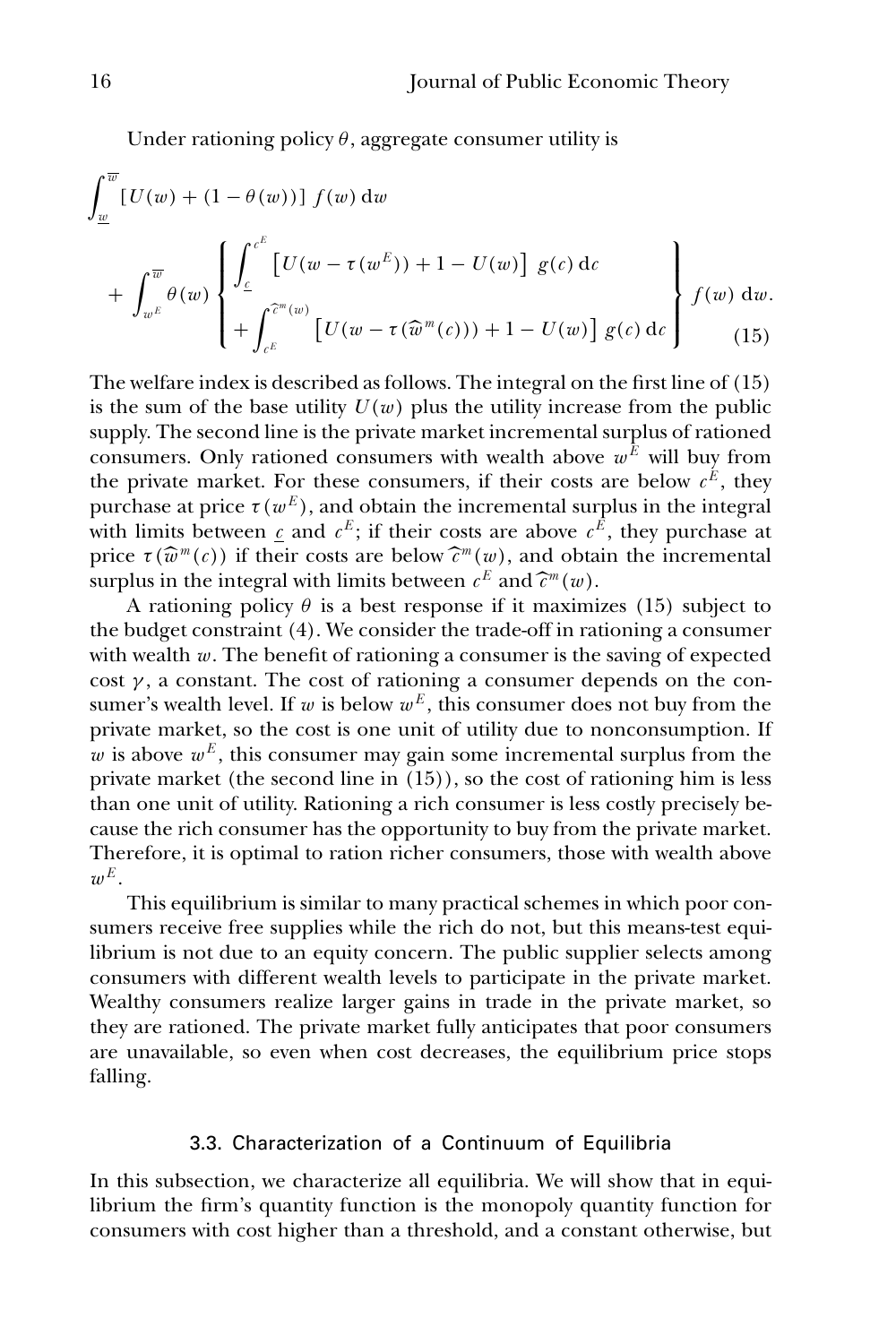this threshold must be higher than the one in Proposition 1. In equilibrium the public supplier must ration rich consumers, but may also ration some poor consumers.

To characterize the equilibrium rationing policies, we let the public supplier choose the net density of rationed consumers  $\theta f$ , and impose the requirement that  $0 \le \theta f \le f$ . The consumer welfare index (14) is linear in  $\theta f$ , and for each *w* its first-order derivative with respect to  $\theta f$  is

$$
\frac{\partial V}{\partial \theta f} = \int_{\underline{c}}^{\widehat{c}(w)} \left\{ U(w - \tau(\widehat{w}(c))) + 1 - U(w) \right\} g(c) \, \mathrm{d}c - 1. \tag{16}
$$

This expression measures the change in aggregate consumer utility at wealth level *w*. It is the expected incremental surplus from consumer with wealth *w* buying from the firm (the integral) less the unit incremental utility of consumption at zero cost. We establish a monotonicity in the supplier's preferences.

LEMMA 2: *The first-order derivative*  $\frac{\partial V}{\partial \theta f}$  *in* (16) *is increasing in w. It is strictly increasing in*  $w \in [w_1, w_2]$  *unless*  $\widehat{c}(w) = c$  *for each such*  $w$ .

Lemma 2 says that the public supplier favors rationing the consumer over supplying as the wealth level increases. This is a basic principle in our model. Prices in the private market depend on cost, so consumer  $(w, c)$ gets more surplus from a trade at price  $\tau(\widehat{w}(c))$  as *w* increases:  $U(w \tau(\widehat{w}(c))$  + 1 –  $U(w)$  is increasing in w. The public supplier's marginal utility from rationing, (16), is strictly increasing in *w* for consumers who buy from the firm. When consumers do not buy from the firm, there is no incremental surplus, so the integral in (16) is 0, and the derivative in (16) becomes −1, independent of *w*. Lemma 2 does not take into account the budget, the consideration of which is our next step.

Against a quantity function  $\hat{w}(c)$  (and the corresponding  $\hat{c}(w)$ ), the public supplier chooses  $\theta f$  to maximize (13) subject to the budget constraint (4). Using pointwise optimization, we consider the Lagrangean

$$
\theta(w) f(w) \left[ \int_{c}^{\widehat{c}(w)} \{ U(w - \tau(\widehat{w}(c))) + 1 \} g(c) \, \mathrm{d}c \right] + \int_{\widehat{c}(w)}^{\overline{c}} U(w) g(c) \, \mathrm{d}c + [1 - \theta(w)] f(w) [U(w) + 1] - \lambda [\gamma(1 - \theta(x)) f(x) - B],
$$

where  $\lambda$  is the multiplier. The first-order derivative of the Lagrangean with respect to  $\theta f$  is

$$
\frac{\partial V}{\partial \theta f} + \lambda \gamma = \int_{\underline{c}}^{\widehat{c}(w)} \left\{ U(w - \tau(\widehat{w}(c))) + 1 - U(w) \right\} g(c) \, \mathrm{d}c - 1 + \lambda \gamma. \tag{17}
$$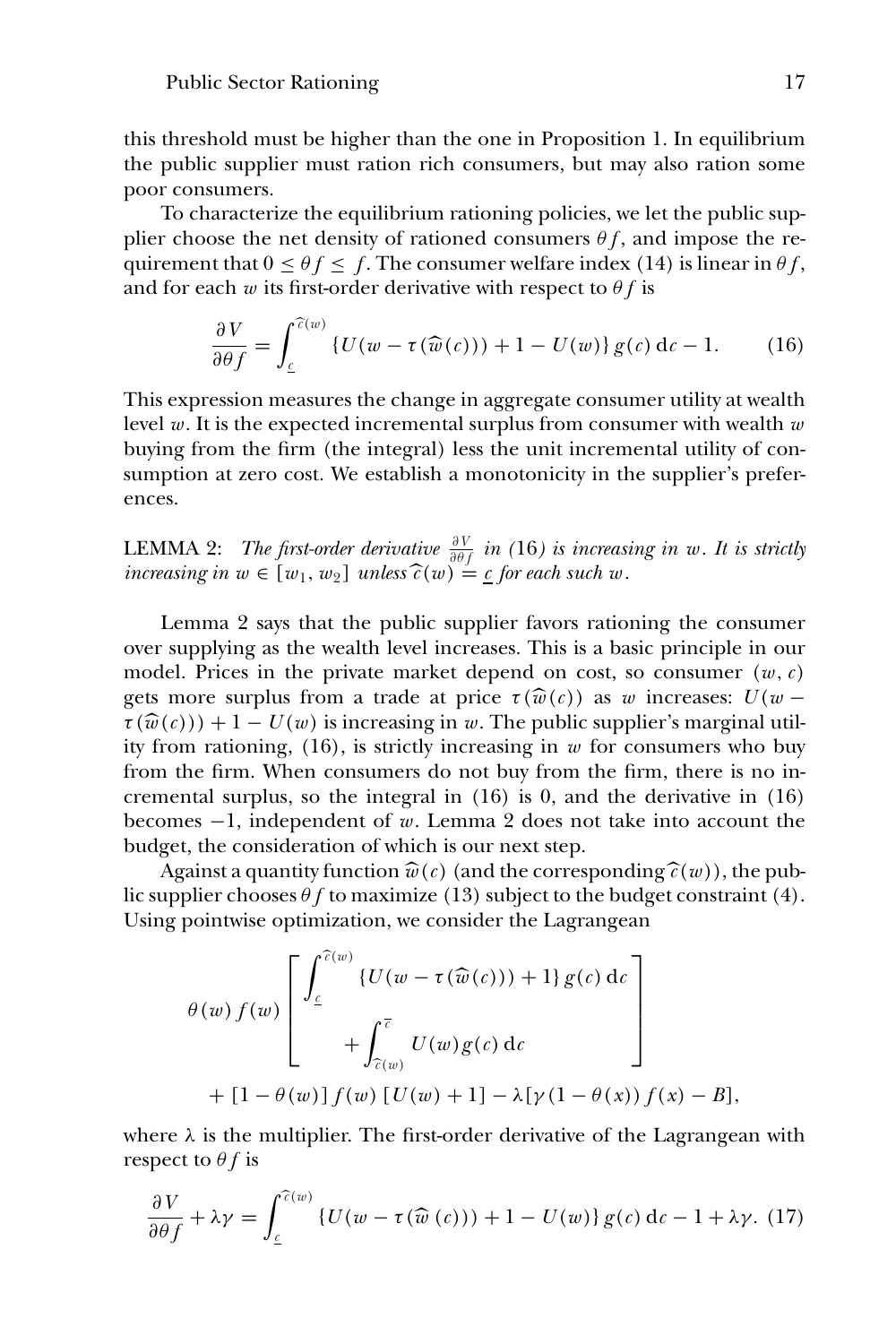From Lemma 2, the first-order derivative of the Lagrangean is strictly increasing in *w* whenever some consumers with wealth less than *w* purchase from the private market.

LEMMA 3: *In any equilibrium, the public supplier rations consumers with wealth above a threshold*  $\widetilde{w}$ . That is, in an equilibrium there is  $\widetilde{w} < \overline{w}$  such that  $\theta(w) = 1$ *for*  $w > \tilde{w}$ .

Given the limited budget, some consumers must be rationed. There is always some scope for trade for rationed consumers at the private market because a consumer's willingness to pay is higher than the lowest cost. Now once there is some trade by rationed consumers, wealthier consumers get more incremental surplus. If it is optimal to ration a consumer ((17) positive at  $w$ ), then it is also optimal to ration consumers richer than him  $(17)$ strictly positive at  $w' > w$ ).

Lemma 3 is consistent with the public supplier rationing some poor consumers in equilibrium. If the firm does not sell to very poor consumers, there is no incremental surplus for them. The first-order derivative (17) becomes  $-1 + \lambda \gamma$ , independent of *w*. In fact, when the value of (17) is 0, the public supplier is indifferent between rationing a consumer and supplying him. We can use this indifference to select various rationing rules to support equilibria.

LEMMA 4: *In any equilibrium, the private firm sets a constant price when cost falls below a threshold*  $\tilde{c}$ . That is, in an equilibrium there is  $\tilde{c} \leq \overline{c}$  such that  $\hat{w}(c)$  is *constant for*  $c < \tilde{c}$ .

Lemma 4 says that an equilibrium quantity function must become a constant when cost is sufficiently low. An equilibrium quantity function  $\hat{w}(c)$  is always increasing, and there must be some interaction between the two sectors because the budget satisfies  $B > F(\hat{w}^m(c))\gamma$ . If  $\hat{w}(c)$  is strictly increasing at low costs, similar to the solid line in Figure 1, the incremental surplus is higher for wealthy consumers. The public sector supplies poor consumers and rations wealthy consumers. When the poor consumers have been taken out of the market, it is no longer profit-maximizing for the firm to reduce price when cost becomes low. This is inconsistent with an equilibrium function being always strictly increasing at low costs.

The last two lemmas establish the form of an equilibrium, but do not pin down the exact strategies. Besides the equilibrium in Proposition 1, we can construct many equilibria exhibiting properties in Lemmas 3 and 4. Take the cost and wealth thresholds  $c^E$  and  $w^E$  in Proposition 1, and change the equilibrium rationing policy there to

$$
\theta(w) = 1 \quad \text{for} \quad \underline{w} \le w < \underline{w} + \epsilon
$$
\n
$$
\theta(w) = 0 \quad \text{for} \quad \underline{w} + \epsilon < w < w^E + \delta
$$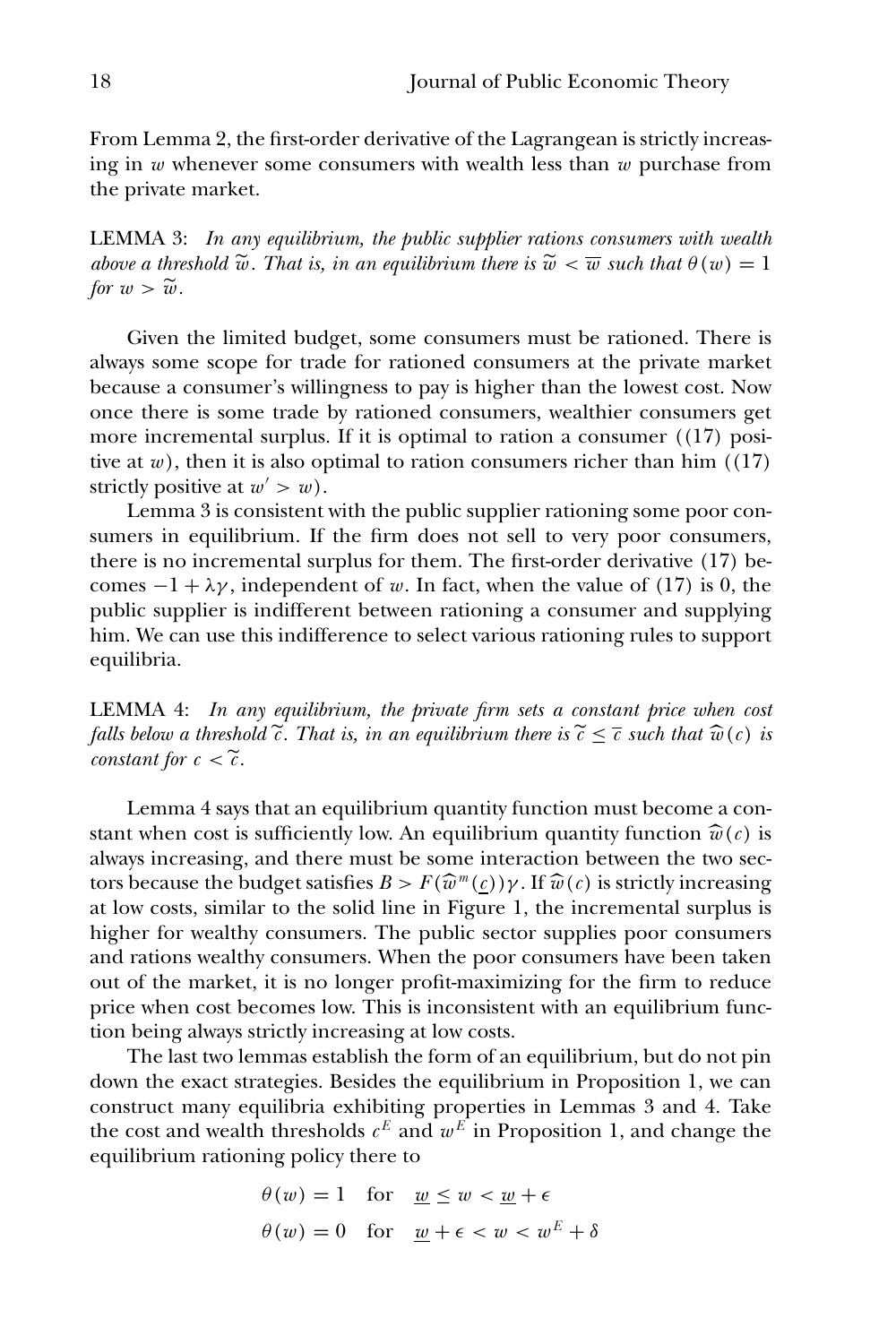

Figure 4: Equilibria in which some poor consumers are rationed.

$$
\theta(w) = 1 \quad \text{for} \quad w^E + \delta < w \leq \overline{w},
$$

where  $\epsilon > 0$  and  $\delta > 0$  are both small numbers.

In this rationing rule the supplier shifts some resources from those with wealth just above the lowest value  $w$  to those consumers with wealth just above  $w^E$ . Figure 4 shows the density of consumers available to the private firm in such an equilibrium.

Values of  $\epsilon$  and  $\delta$  can be so chosen that the new scheme satisfies the budget:  $B = \gamma [F(w^E + \delta) - F(\underline{w} + \epsilon)]$ . Against this rationing scheme, the private firm sets a quantity function equal to  $\hat{\psi}^m(c)$  for  $c > c^E + \eta$  and  $\hat{\psi}^m(c^E + \eta)$  for  $c < c^E + \eta$ , where  $c^E$  is the cost threshold in Proposition 1, and  $\eta > 0$  satisfies  $\widehat{w}^m(c^E + \eta) = w^E + \delta$ .

In this equilibrium, the public supplier gives the good to some consumers with wealth slightly higher than  $w<sup>E</sup>$ , but rations consumers with wealth close to the lowest level. These rationed consumers have such low willingness to pay that the firm will not reduce price to sell to them even when cost is lowest. Furthermore, because consumers with wealth slightly higher than  $w^E$  are now supplied by the public, the private firm's price will not fall all the way to  $\tau(w^E)$ . In Appendix A, we provide a formal proof for this equilibrium.

Infinitely many equilibria can be constructed in a similar fashion. As long as the private firm does not find it profit-maximizing to reduce price to sell to consumers with low willingness to pay, a quantity function like the one in Figure 1 remains a best response. In all these equilibria the public supplier rations some consumers with low wealth, but must ration all consumers with wealth above a threshold.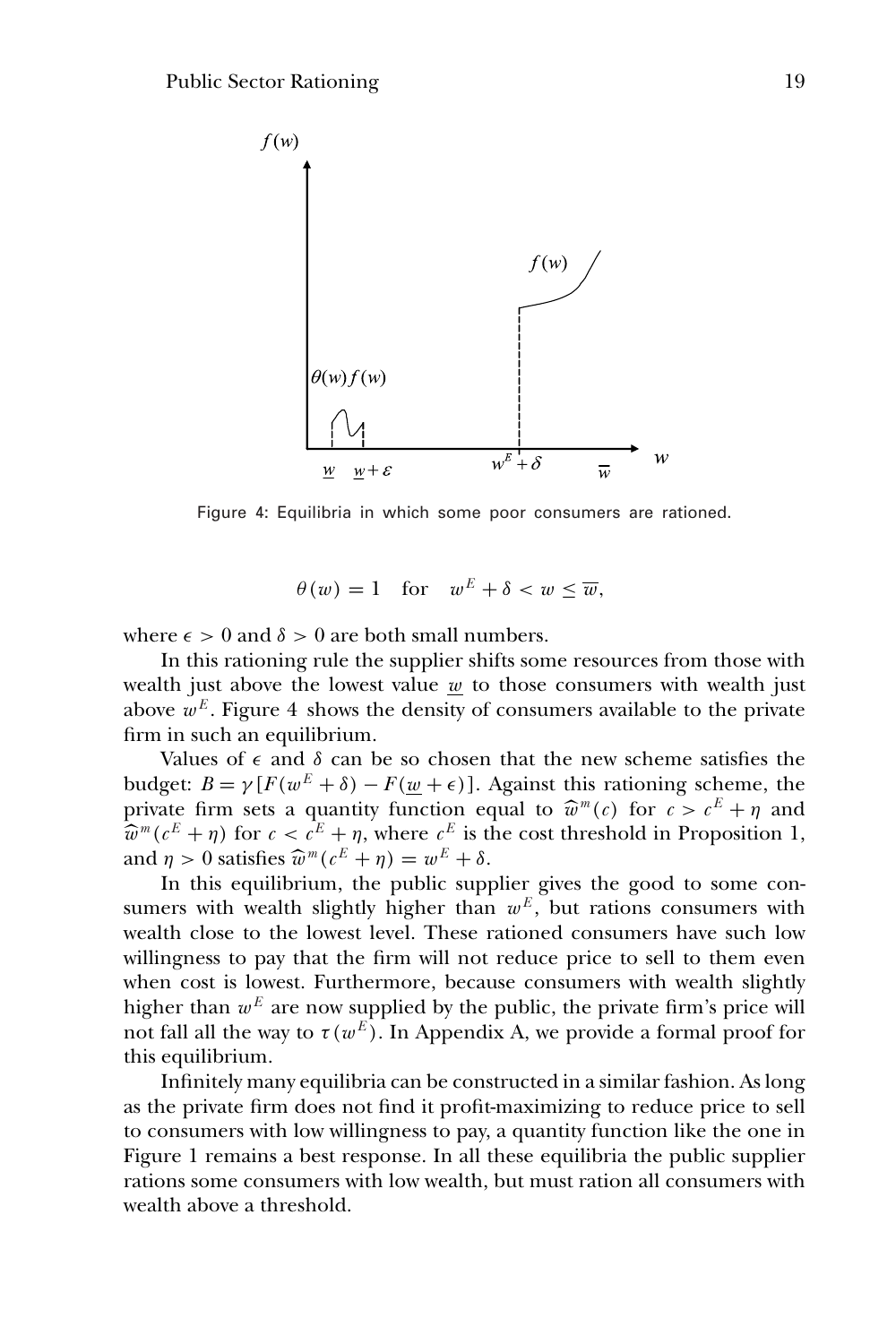The equilibrium in Proposition 1 is focal. This is the one that achieves the highest welfare index for the public supplier. This is because it has the widest range of price reduction as cost decreases. The equilibrium also allows the private firm to make the highest equilibrium profit. Any equilibrium different from the one in Proposition 1 would have fewer transactions in the private market.

PROPOSITION 2: *The equilibrium in Proposition 1 achieves the highest equilibrium consumer utility, and the highest equilibrium profit for the private firm. In any other equilibrium, the public supplier sets*  $\theta(w) = 1$ *, for*  $w > \tilde{w}^e$ *, where*  $\widetilde{w}^e > w^E$  (defined by  $F(w^E)\gamma = B$  in Proposition 1) and the firm sets a price equal *to*  $\tau(\widehat{w}^m(c))$  *for*  $c > \widetilde{c}^e$ *, and a price equal to*  $\tau(\widetilde{w}^e)$  *for*  $c < \widetilde{c}^e$ *, where*  $\widehat{w}^m(\widetilde{c}^e) = \widetilde{w}^e$ *and*  $\widetilde{c}^e > c^E$  *(defined by*  $w^E = \widehat{w}^m(c^E)$  *in Proposition 1).* 

How are consumers' utilities affected by the public supply and the price reaction in the private market? In Proposition 1, consumers with wealth above  $w^E$  are rationed, where  $\gamma F(w^E) = B$ , and the firm's equilibrium prices range between  $\tau(\overline{w})$  and  $\tau(w^E)$ . Suppose that the budget increases by  $\Delta B$ , then  $w^E$  will increase by  $\Delta w^E$ , where  $\gamma F(w^E + \Delta w^E) = B + \Delta B$ , so the minimum price in the private market becomes higher. In Figure 1, the new equilibrium is obtained by shifting the dotted horizontal line upward. An increase in the budget will be used in equilibrium to supply consumers with wealth just above  $w^E$  so available consumers in the private market are wealthier, and the firm reduces its price less when cost falls. Define  $\Delta c^E$  by  $\hat{w}^m(c^E + \Delta c^E) = w^E + \Delta w^E$ . Consider consumers with wealth above  $w^E + \Delta w^E$ , those that remain rationed after the budget increase. They still are offered the monopoly prices when their costs are above  $c^E + \Delta c^E$ , so their utilities remain unchanged, but those with costs below  $c^E + \Delta c^E$  face a higher price  $\tau(w^E + \Delta w^E)$  although all of them still prefer to purchase. Wealthy and low-cost consumers are hurt by the budget increase, while more poor consumers benefit.

COROLLARY 1: *Under rationing based on wealth, private market equilibrium prices are higher when the public supplier's budget increases. Consumers who remain rationed after the budget increase face a strictly higher price when their costs are low.*

We have assumed a monopolistic private sector. The extension to an imperfectly competitive sector poses no conceptual problem. For our model of a homogeneous good, we consider a Cournot model. Let there be *N* firms in the private sector. Given a rationing scheme  $\theta$ , let each firm choose a quantity function  $\widehat{q}_i(c)$ , where  $i = 1, ..., N$ . The total supply is  $q(c) = \sum_{i=1}^{N} q_i(c)$ . For the market to clear the marginal consumer is  $\hat{w}(c)$  where  $\int_{\hat{w}(c)}^{\overline{w}} \theta(w) f(w)$ <br>depends to only the price in the private sector is  $\tau(\hat{w}(c))$ . All woults derived  $dw = q(c)$ , and the price in the private sector is  $\tau(\hat{w}(c))$ . All results derived above continue to hold for any given number of firms in the private sector.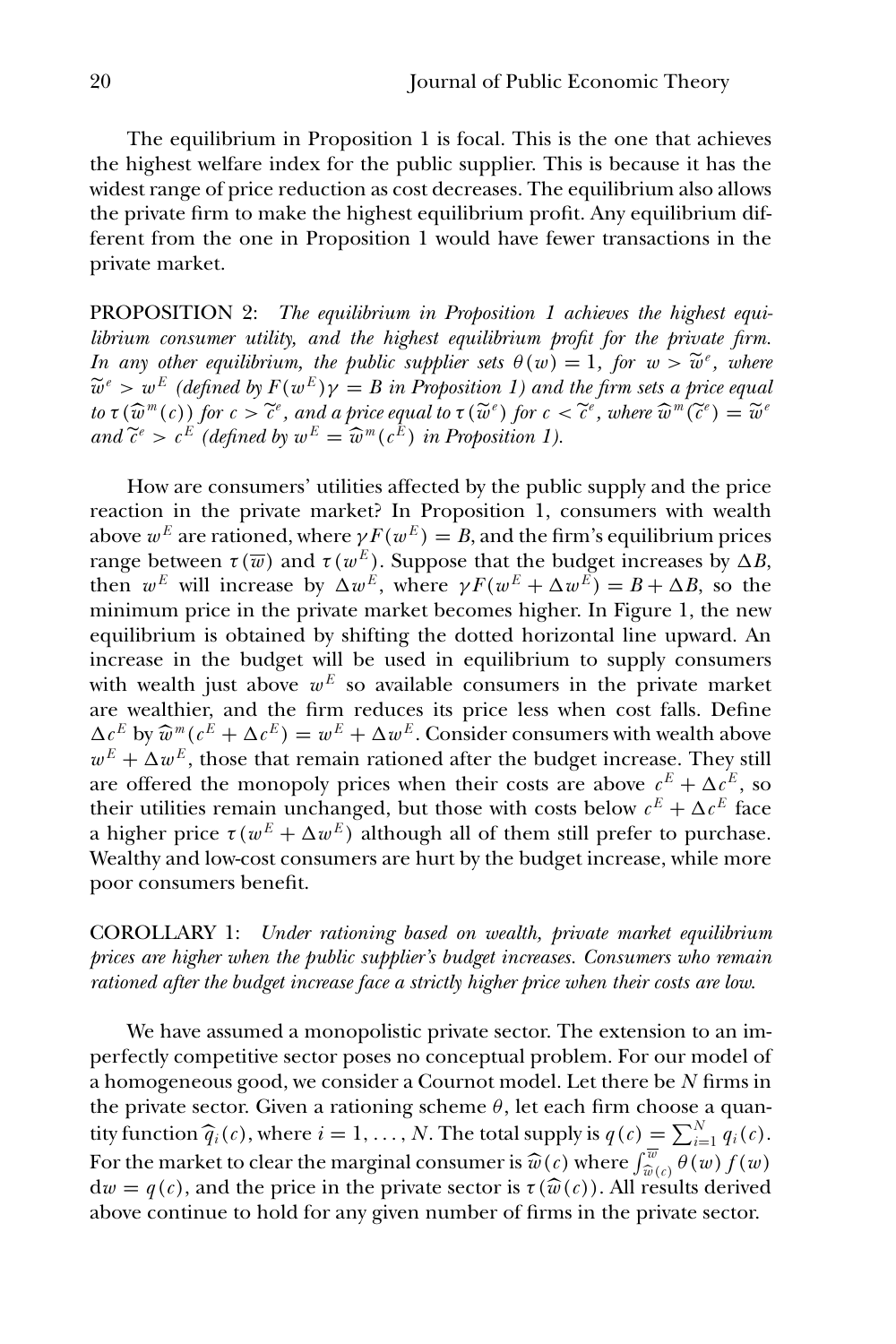Next, we can extend our model to the case of a perfectly competitive private sector. Here, the price in the private sector is marginal cost:  $\tau(c) = c$ . Given this pricing function, the corresponding quantity function  $\hat{w}(c)$  is implicitly defined by  $U(\hat{\omega} - c) + 1 = U(\hat{\omega})$ . Lemma 2 can be applied to this quantity function. Because the perfectly competitive quantity function is strictly increasing, the derivative (17) is strictly increasing for all values of *w*. Lemma 3 continues to hold. In sum we have the following.

COROLLARY 2: *If the private market is perfectly competitive so that prices are equal to marginal costs, the public sector uses the entire budget on consumers with low wealth levels:*  $\theta(w) = 0$ *, for*  $w < w^E$ *, and*  $\theta(w) = 1$ *, for*  $w > w^E$  *where*  $F(w^E)\gamma = B$ *.* 

# 4. Equilibrium Rationing and Prices when Rationing is Based on Wealth and Cost

In this section we let the supplier observe both wealth and cost information. A rationing policy is  $\phi : [\psi, \overline{\psi}] \times [\psi, \overline{\psi}] \rightarrow [0, 1]$ . Suppose that the firm observes that a consumer's cost is  $c$ , the density of consumer available to the private firm is  $\phi(w, c) f(w)$ . If it sets a price  $\tau(w)$ , the total mass of consumers purchasing is  $\int_{w}^{\overline{w}} \phi(x, c) f(x) dx$ , and the profit is

$$
\int_{w}^{\overline{w}} \phi(x, c) f(x) dx [\tau(w) - c]. \tag{18}
$$

We use the same notation and let  $\hat{w}(c)$  maximize profit (18).

Consider a rationing function  $\phi : [\underline{w}, \overline{w}] \times [\underline{c}, \overline{c}] \rightarrow [0, 1]$  and a quantity function  $\hat{w} : [\underline{c}, \overline{c}] \to [\underline{w}, \overline{w}]$ . Consumer  $(w, c)$  buys from the private firm if and only if  $U(w - \tau(\widehat{w}(c))) + 1 \ge U(w)$ . Therefore, when the supplier rations consumer  $(w, c)$ , that consumer obtains a utility  $\max [U(w - \tau(\widehat{w}(c))) + 1, U(w)]$  from the private sector. Aggregate consumer utility from a policy  $\phi$  is

$$
\int_{\underline{c}}^{\overline{c}} \int_{\underline{w}}^{\overline{w}} \{\phi(w, c) \max[U(w - \tau(\widehat{w}(c))) + 1, U(w)]
$$
  
+ [1 - \phi(w, c)][U(w) + 1]]  $f(w)g(c) dw dc.$  (19)

Our next Proposition reports that in the unique equilibrium the public supplier's allocation rule depends only on consumers' cost level. Consumers are supplied the good if and only if their costs are lower than a threshold, irrespective of their wealth levels. The rationing rule based on  $w$  and  $c$  is the same as the optimal allocation without a private sector.

PROPOSITION 3: *If the public supplier rations consumers based on wealth and cost information, the equilibrium rationing function is identical to the optimal rationing function when the private sector is inactive. In the equilibrium, consumer*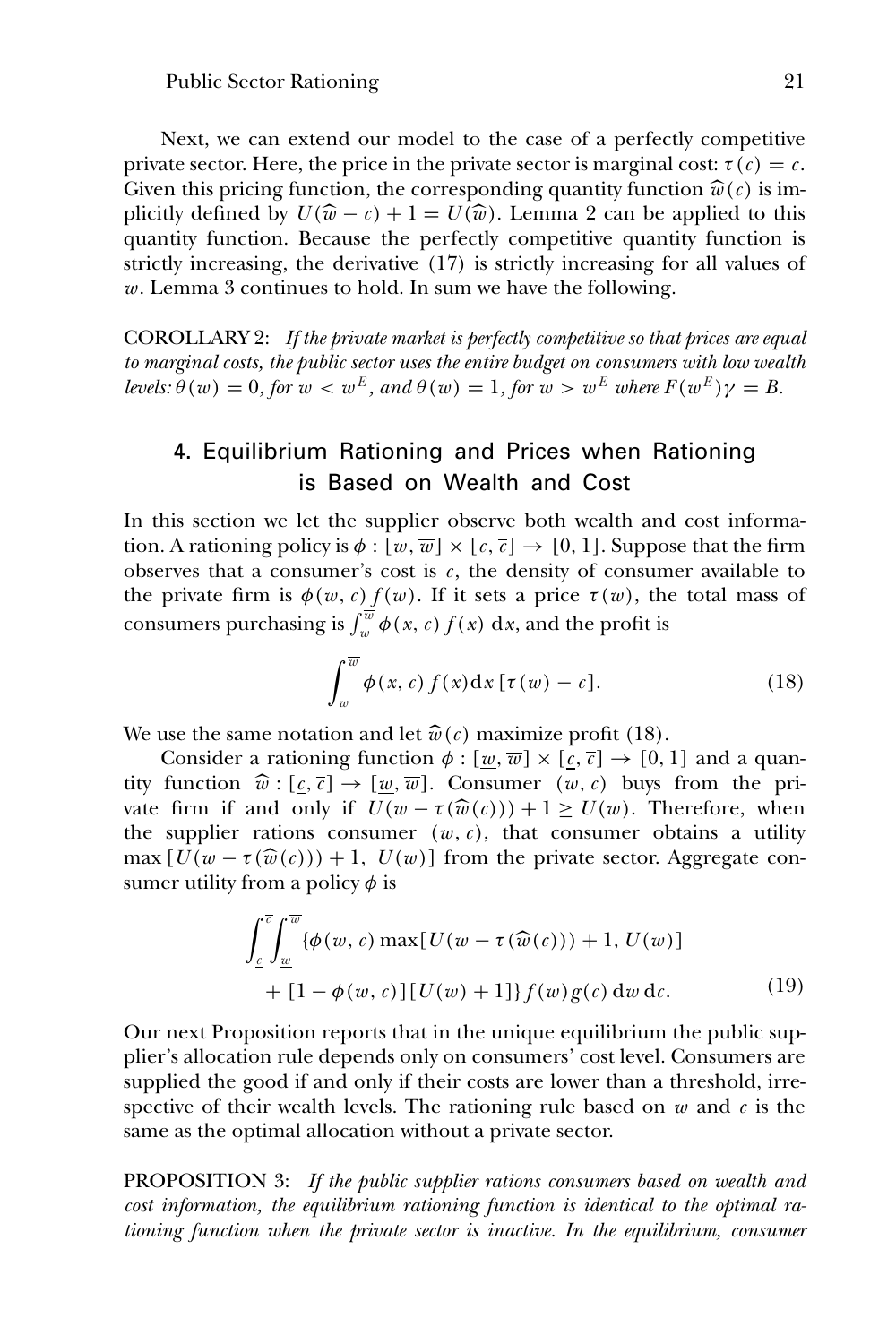$(w, c)$  *is rationed when his cost is above a threshold*  $c<sup>s</sup> > c$ , *and supplied when his cost is below c<sup><i>s*</sup>. That is,  $\phi(w, c) = 1$  *for*  $c > c^s$ *, any w, and*  $\phi(w, c) = 0$  *otherwise, where*  $\int_{c}^{c^{s}} c dG(c) = B$ . The private firm chooses the monopoly quantity  $\widehat{w}^{m}(c)$ *for*  $c > c^s$ *, and*  $\widehat{w}(c) = \overline{w}$  *for*  $c < c^s$ *.* 

When the supplier observes wealth and cost information, a standard costeffectiveness principle applies. If the cost is too high relative to the benefit, the consumer should not be given the good. Now the availability of the private supply to high-cost consumers does not alter this principle. Next, consider low-cost consumers. The cost-effectiveness principle points against rationing. However, some wealthy and low-cost consumers may obtain a higher surplus from the private sector if the price is low.

Might the public supplier want to ration them, and allow them to get the surplus from the private market? Proposition 3 says that this cannot happen in equilibrium. Consider the marginal consumer  $(w, c)$ ; he pays a price  $\tau(w)$ in the private market and obtains a zero incremental surplus. Now if his cost is low, the public supplier prefers to allocate the good to him, giving him a positive incremental surplus. By continuity, the supplier also assigns the good to those with wealth slightly above  $w$ , eliminating these consumers from the private market. Given that rationed consumers are richer, the best response by the private firm is to raise the price. This unravelling continues until the private firm raises the price to  $\tau(\overline{w})$ . In an equilibrium, it is as if low-cost consumers did not have a private option, so the supplier provides the good to them.

Proposition 3 is consistent with practical cost-effectiveness policies. We have used a standardized benefit of one unit of utility increment from the consumption of the good. Therefore, Proposition 3 should be understood to say that in equilibrium only consumers with sufficiently low costs per unit of benefit will be supplied. This is indeed what most public programs aim to achieve.

In contrast to the regime when rationing is based on wealth information only, here consumers are not hurt by public supply. An increase in the budget, say by  $\Delta B$ , will raise the value of  $c^s$ , say by  $\Delta c^s$ , so more consumers benefit from public supply. The price schedule will not change. Those consumers who remain rationed after the budget increase face the same monopoly price schedule. Let  $\hat{\psi}^m(c^s + \Delta c^s) = w^s + \Delta w^s$ . The prices for consumers with cost above  $c^s + \Delta c^s$  now range between  $\tau(w^s + \Delta w^s)$  to  $\tau(\overline{w})$ , the same as before the budget increase.

COROLLARY 3: *Under rationing based on wealth and cost, rationed consumers face the same equilibrium prices when the budget increases.*

Clearly, Proposition 3 applies directly to Cournot competition in the private market. Equilibrium rationing when the private market is perfectly competitive is a little different. Here, some low-cost and wealthy consumers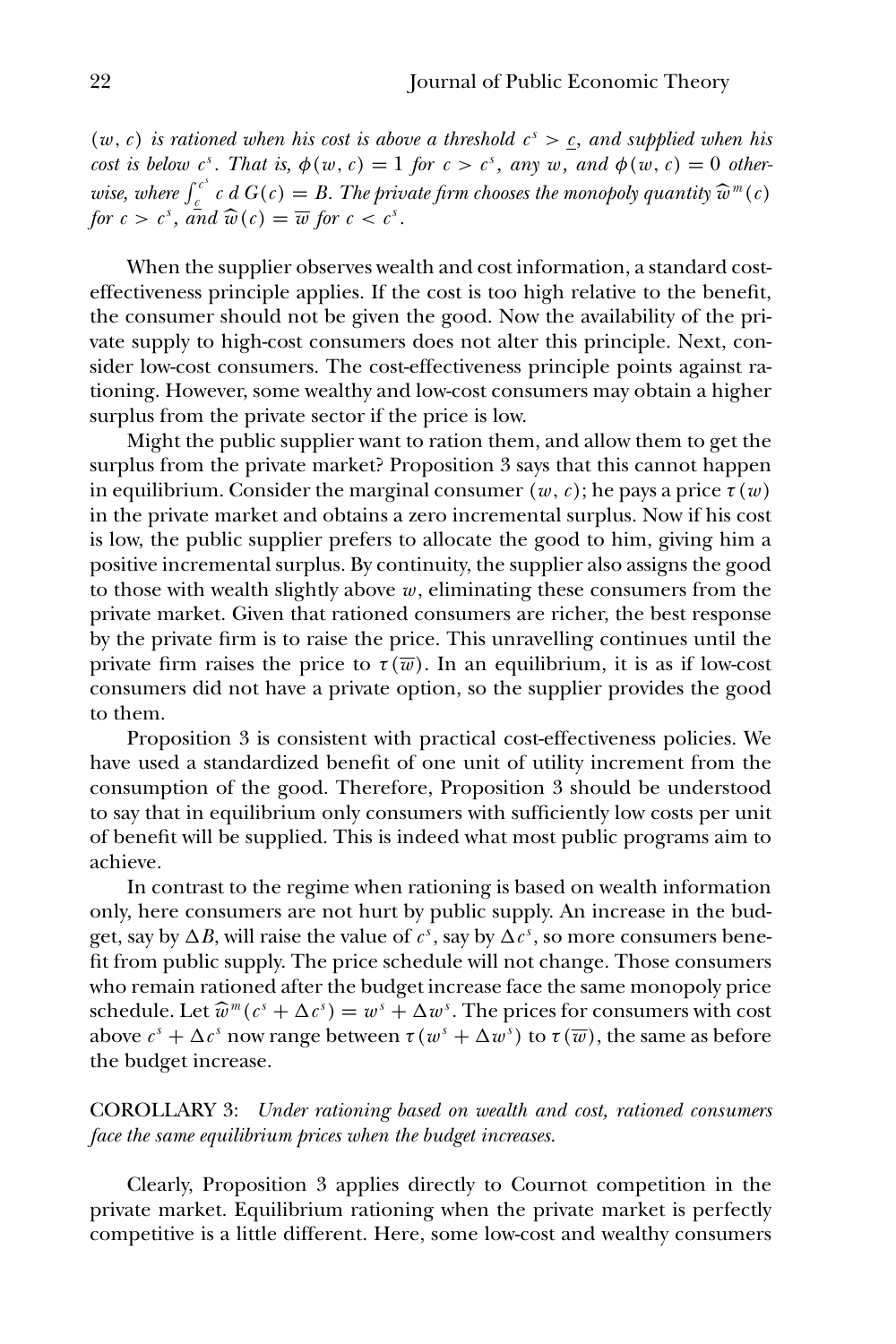

Figure 5: Optimal rationing in a competitive private market.

may be rationed. When the private market is competitive, prices are given by marginal costs,  $\tau(c) = c$ . The consumer welfare index is

$$
\int_{\underline{c}}^{\overline{c}} \int_{\underline{w}}^{\overline{w}} {\{\phi(w, c) \max[U(w - c) + 1, U(w)]\n+ [1 - \phi(w, c)] [U(w) + 1] \} f(w) g(c) \, dw \, dc.}
$$
\n(20)

COROLLARY 4: *Suppose the private market is competitive so that prices are equal to marginal costs. The public sector rations all consumers with cost above a threshold. For those consumers with costs below the threshold, the public sector supplies a consumer if and only if his wealth is below a value that is determined by his cost. That is,*  $\phi(w, c) = 1$  *for*  $c > \tilde{c}^p$ , some  $\tilde{c}^p > c$  *and any*  $w$ ;  $\phi(w, c) = 1$  *for*  $c < \tilde{c}^p$  *and*  $w > \mu(c)$  *where the function*  $\mu$  *is implicitly defined by*  $U(\mu - c) - U(\mu) + \lambda c = 0$ *for a constant*  $\lambda > 0$ *; otherwise,*  $\phi(w, c) = 0$ *.* 

Corollary 4 is illustrated in Figure 5. The upward sloping line  $\hat{w}(c)$  is the marginal consumer given marginal cost pricing. The line above  $\hat{w}(c)$  is the function  $\mu$  defined in the Corollary.<sup>7</sup> Consumers with cost  $c < \tilde{c}^p$  and wealth between  $\hat{w}(c)$  and  $\mu(c)$  strictly prefer to purchase the good at cost, yet the supplier will assign the good to them for free. Wealthy consumers, those with  $w > \mu(c)$ , are rationed even when their costs are below  $\tilde{c}^p$ .

For consumers with costs higher than  $\tilde{c}^p$ , it is not cost effective to supply them. The logic in the first part of the proof of Proposition 3 applies. For those with costs lower than  $\tilde{c}^p$ , the logic in Proposition 3 applies with

<sup>&</sup>lt;sup>7</sup> By definition,  $U(\widehat{w}(c) - c) + 1 = U(\widehat{w}(c))$ . Now because  $c < \widetilde{c}^p$ , we have  $1 > \lambda c$ . It follows that the value of  $\mu$  that satisfies  $U(\mu - c) + 1 = U(\mu) + (1 - \lambda c)$  must be greater than  $\hat{w}(c)$ . We have drawn  $\mu$  to be negatively sloped, but it does not have to be.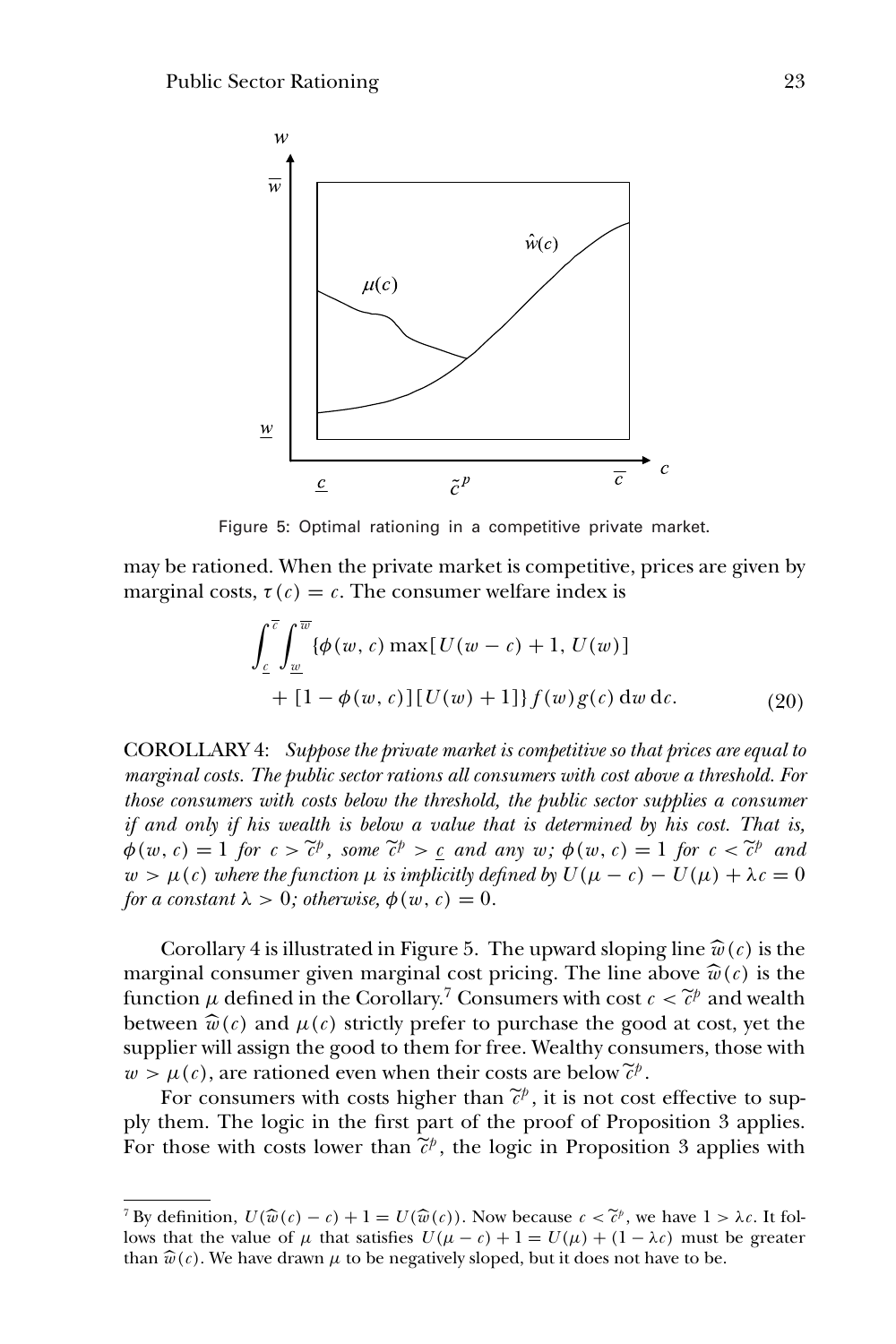one modification. Cost consideration alone warrants the allocation. Nevertheless, wealthy consumers obtain higher incremental surplus from the private market. The condition in Corollary 4 can be rewritten as

$$
U(\mu - c) + 1 = U(\mu) + 1 - \lambda c.
$$

The left-hand side expression is the utility of a consumer with wealth  $\mu$  buying from the competitive market; the right-hand side expression is the social net benefit, where  $\lambda$  is the multiplier of the budget constraint and  $\lambda c$  measures the utility equivalent of cost  $c$ . If  $w > \mu(c)$ , the consumer gets more utility from the private market than the social net benefit from the good, so will be rationed. In contrast to Proposition 3, there is no unravelling of equilibrium price best responses in the private market.

### 4.1. Equilibrium Consumer Utilities in Rationing Regimes

We now compare equilibrium consumer utilities across the two rationing regimes in terms of the budget *B*. For this comparison, we do not need any restriction on the size of the budget,<sup>8</sup> so we let  $0 < B < \gamma$ . For rationing based on wealth, we take the equilibrium in Proposition 1, and let  $V^w(B)$  denote consumers' equilibrium utility. For rationing based on wealth and cost, we take the equilibrium in Proposition 3, and let  $V^{wc}(B)$  denote consumers' equilibrium utility.

PROPOSITION 4: *Equilibrium consumer utility under rationing based on wealth is strictly less than equilibrium consumer utility under rationing based on wealth and cost.*

The following are expressions for  $V^w(B)$  and  $V^{w}(\mathcal{B})$ :

$$
V^{w}(B) = \int_{\underline{w}}^{\overline{w}} U(w) f(w) dw + F(w^{E})
$$
  
+ 
$$
\int_{w^{E}}^{\overline{w}} \left\{ \int_{\underline{c}}^{c^{E}} [U(w - \tau(w^{E})) + 1 - U(w)] g(c) dc + \int_{c^{E}}^{\overline{w}} [U(w - \tau(\widehat{w}^{m}(c))) + 1 - U(w)] g(c) dc \right\}
$$
  

$$
= \int_{\overline{w}}^{\overline{w}} \left\{ \int_{c^{E}}^{\overline{w}(w)} [U(w - \tau(\widehat{w}^{m}(c))) + 1 - U(w)] g(c) dc \right\}
$$

$$
V^{wc}(B) = \int_{\underline{w}}^{\underline{w}} U(w) f(w) dw + G(c^{s})
$$
  
+ 
$$
\int_{c^{s}}^{\overline{c}} \left\{ \int_{\widehat{w}^{m}(c)}^{\overline{w}} [U(w - \tau(\widehat{w}^{m}(c))) + 1 - U(w)] f(w) dw \right\} g(c) dc.
$$

Both  $V^w$  and  $V^{w}$  contain the base utility  $\int_{\frac{w}{\omega}}^{\overline{w}} U(w) f(w) \, \mathrm{d}w$ . In  $V^w$ , the consumption utility from public supply is  $F(w^{\overline{E}})$ ; in  $V^{wc}$ , it is  $G(c^s)$ . Each consumer gets one unit of utility from consumption, and  $F(w^E)$  and  $G(c^s)$  are

<sup>&</sup>lt;sup>8</sup> Propositions 1 and 3 do not use the assumption that  $B > F(\hat{\omega}^m(\epsilon))$ .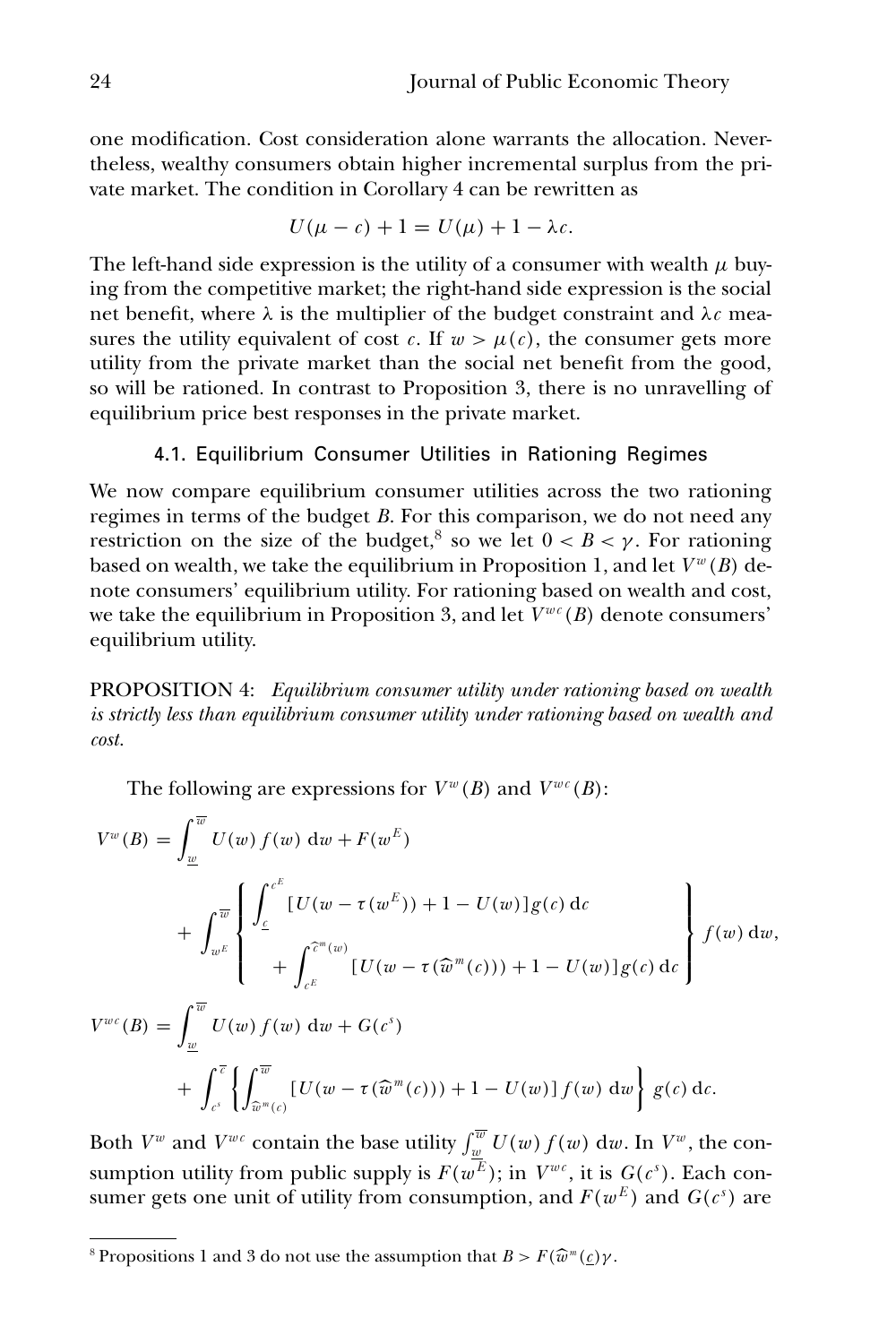the masses of supplied consumers in the two equilibria. Under the budget *B*, we have  $F(w^E)\gamma = \int_{\underline{c}}^{c^s} c \ dG(c) = B$ . For any *B* between 0 and  $\gamma$ ,  $c^s < \overline{c}$ , so  $\int_{c}^{c^{s}} c \, dG(c) < \gamma G(c^{s})$ , and  $G(c^{s}) > F(w^{E})$ . Cost-effectiveness allows the public supplier to provide the good to more consumers.

The remaining, double integrals in  $V^w$  and  $V^{w\ell}$  are consumers' incremental surplus in the market in each equilibrium. Consider a consumer (*w*,*c*). If he participates in the market under wealth-based rationing, he pays the price  $\tau(w^E)$  or  $\tau(\hat{w}^m(c))$ . If he participates in the market under wealthcost rationing, he pays the price  $\tau(\widehat{w}^m(c))$ . If  $c < c^E$ ,  $\tau(w^E) > \tau(\widehat{w}^m(c))$ , the consumer pays a higher price under wealth rationing. If  $c > c<sup>E</sup>$ , the consumer pays the same price. Conditional on participating in the market, a consumer's incremental surplus is higher under wealth-cost rationing. Nevertheless, the sets of consumers who trade in the private market may be different in the two equilibria.

An increase in the budget has two effects on the values of  $V^w(B)$  and  $V^{wc}(B)$ . The first is that public supply increases, so  $c<sup>s</sup>$  and  $w<sup>E</sup>$  increase. This is a first-order effect. Also, this effect is always stronger under wealth-cost rationing:  $G(c^s) > F(w^E)$ . The second is that incremental surplus in the private market is affected. The double integrals in  $V^w(B)$  and  $V^{w_c}(B)$  depend on  $c^s$  and  $w^E$ . Nevertheless, consumers are making optimal decisions, so the impact of *B* on the incremental is of second order.

Clearly, when the budget is 0, equilibria across the two regimes are the same because the public supplier must ration all consumers. When the budget is  $\gamma$  (the expected cost), all consumers can be supplied in both regimes. Hence, we can conclude that  $V^w(0) = V^{w_c}(0)$ , and  $V^w(\gamma) = V^{w_c}(\gamma)$ . Now when *B* starts at 0, because  $G(c^s) > F(w^E)$ , we must have  $V^{wc}(B)$  increasing faster than  $V^w(B)$ , so  $V^{w}(\mathcal{B}) > V^w(\mathcal{B})$ , which is then maintained through the range  $0 < B < \gamma$ .

In our games, the public supplier and the firm move simultaneously. Generally, more information need not benefit a player in games with simultaneous moves. Nevertheless, Proposition 4 says that rationing based on costs allows a much better use of limited resources than rationing based on wealth. Providing the good to those with a low cost-benefit ratio generates the largest benefit for a given budget. Cream-skimming in the private sector does not change the superiority of cost-effectiveness over means-testing rationing. Proposition 4 yields the policy implication that obtaining cost information is worthwhile.

# 5. Concluding Remarks

We have introduced a framework for studying strategic interactions between public and private sectors. In our model, the public sector uses nonprice rationing and the private sector uses a pricing rule. We derive equilibria when rationing is based on consumers' wealth or both wealth and cost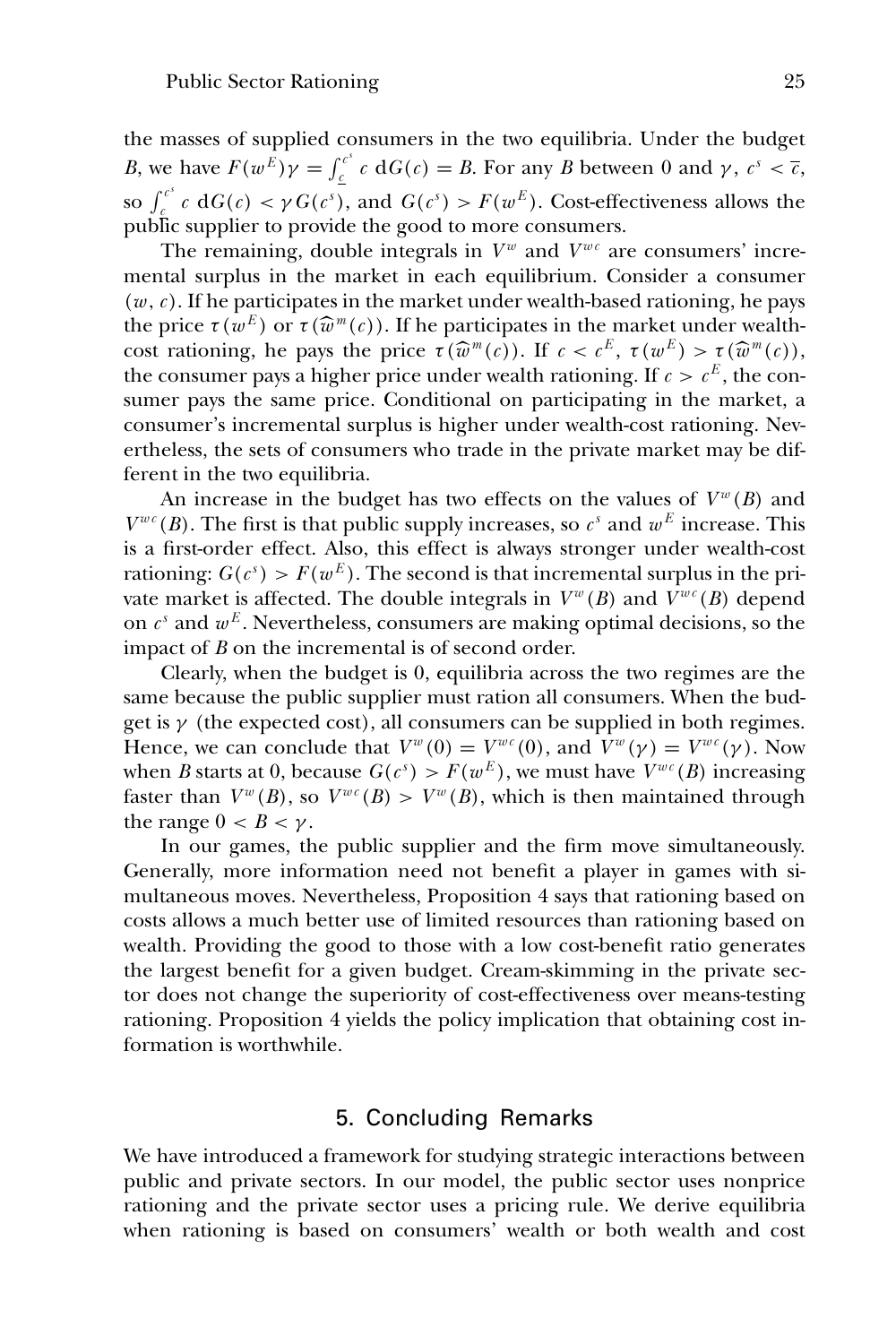information. Equilibria do look like common rationing schemes: meanstesting and cost effectiveness schemes. Prices in the private sector are high because rich or high-cost consumers seek services there.

Our model can be adapted for studying monetary subsidies and their effects on pricing in the private sector. It can also be used for studying quality differences between the public and private sectors. Appendix B reviews some of the possible issues for more general model specifications. While we believe that our results are robust against small changes in model specifications, extending the model to include the general specifications may be worthwhile.

Finally, we have assumed a fixed budget for the public supplier. Extending the model to an endogenous budget is straightforward. Given a budget, our model yields equilibrium outcomes in Propositions 1 and 3. Moreover, the equilibrium values for the consumer welfare index can be obtained. Once the social cost for the budget is specified, the optimal level for the budget can be studied.

# Appendix A

*Proof of Lemma 1*: For  $c_1 < c_2$ , let  $w_1 \in \hat{w}(c_1)$  and  $w_2 \in \hat{w}(c_2)$ . Because the profit function  $\pi(w; c, \theta)$  in (7) is strictly decreasing in *c*, we have  $\hat{\pi}(c_1) \ge$  $\pi(w_2; c_1, \theta) > \pi(w_2; c_2, \theta) = \hat{\pi}(c_2)$ . Hence, the maximum profit function  $\hat{\pi}(c)$  is strictly decreasing in c.

Next, by the definitions of  $w_1$  and  $w_2$ , we have

$$
\int_{w_1}^{\overline{w}} \theta(w) f(w) dw \, [\tau(w_1) - c_1] \geq \int_{w_2}^{\overline{w}} \theta(w) f(w) dw \, [\tau(w_2) - c_1]
$$
\n
$$
\int_{w_2}^{\overline{w}} \theta(w) f(w) dw \, [\tau(w_2) - c_2] \geq \int_{w_1}^{\overline{w}} \theta(w) f(w) dw \, [\tau(w_1) - c_2].
$$

Adding these two inequalities yields

$$
\int_{w_1}^{w_2} \theta(w) f(w) \, dw \, [c_2 - c_1] \geq 0,
$$

which says that  $w_2$  must be at least  $w_1$  since  $\theta(w) \geq 0$ .

*Proof of Proposition 1*: In the discussion following the proposition, we already show that the private firm's strategy is optimal against the public supplier's rationing policy. It remains to show that the public supplier's policy is optimal, and this is equivalent to showing that the public supplier's strategy in the proposition solves the maximization of (15) subject to the budget constraint (4). We use pointwise optimization to find the solution of this constrained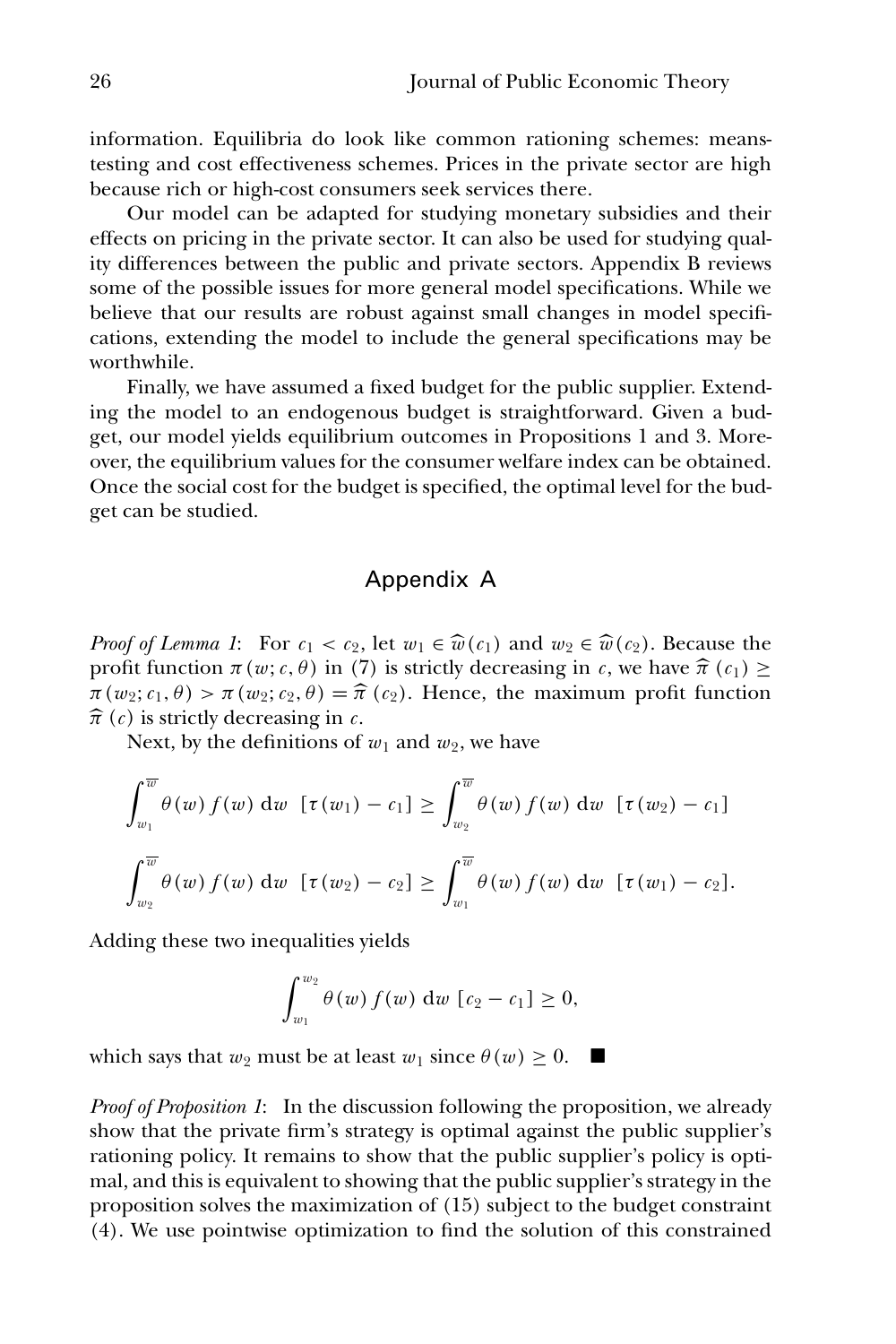optimization problem. Furthermore, for convenience, we let the choice be the function  $\theta f$ , and impose the boundary conditions,  $0 \le \theta f \le f$ .

For  $w < w^E$ , the Lagrangean is

$$
L \equiv U(w) + (1 - \theta(w)) f(w) + \lambda [B - \gamma (1 - \theta(w)) f(w)].
$$

For  $w > w^E$ , it is

$$
L \equiv U(w) + (1 - \theta(w)) f(w) + \lambda [B - \gamma (1 - \theta(w)) f(w)]
$$
  
+ 
$$
\left\{ \int_{\underline{c}}^{c^E} [U(w - \tau(w^E)) + 1 - U(w)] g(c) dc + \int_{c^E}^{\widehat{c}^m(w)} [U(w - \tau(\widehat{w}^m(c))) + 1 - U(w)] g(c) dc \right\} \theta(w) f(w).
$$

For  $w < w^E$ , the first-order derivative of *L* with respect to  $\theta f$  is

$$
\frac{\partial L}{\partial \theta f} = -1 + \lambda \gamma.
$$
 (A1)

For  $w > w^E$ , the first-order derivative of *L* with respect to  $\theta f$  is

$$
\frac{\partial L}{\partial \theta f} = -1 + \lambda \gamma
$$
\n
$$
+ \left\{ \int_{c}^{c^{E}} \left[ U(w - \tau(w^{E})) + 1 - U(w) \right] g(c) \, \mathrm{d}c + \int_{c^{E}}^{c^{m}(w)} \left[ U(w - \tau(\widehat{w}^{m}(c))) + 1 - U(w) \right] g(c) \, \mathrm{d}c \right\}.
$$
\n(A2)

We set  $\lambda$  at  $1/\gamma$ , and verify that the rationing policy in the proposition together with this λ satisfy conditions for the solution of the constrained optimization problem. Indeed, at  $\lambda = 1/\gamma$ , the value of (A1) is 0, so it is optimal to set  $\theta(w)$  to 0, and the value of (A2) is strictly positive, so it is optimal to set  $\theta(w)$  to 1. This is the rationing policy in the proposition. Furthermore, by the definition of  $w^E$ , the budget constraint is satisfied. Finally, if  $\lambda$  were different from  $1/\gamma$ , the budget constraint is either slack or violated. There is no other solution for which  $\lambda \neq 1/\gamma$ .  $\blacksquare$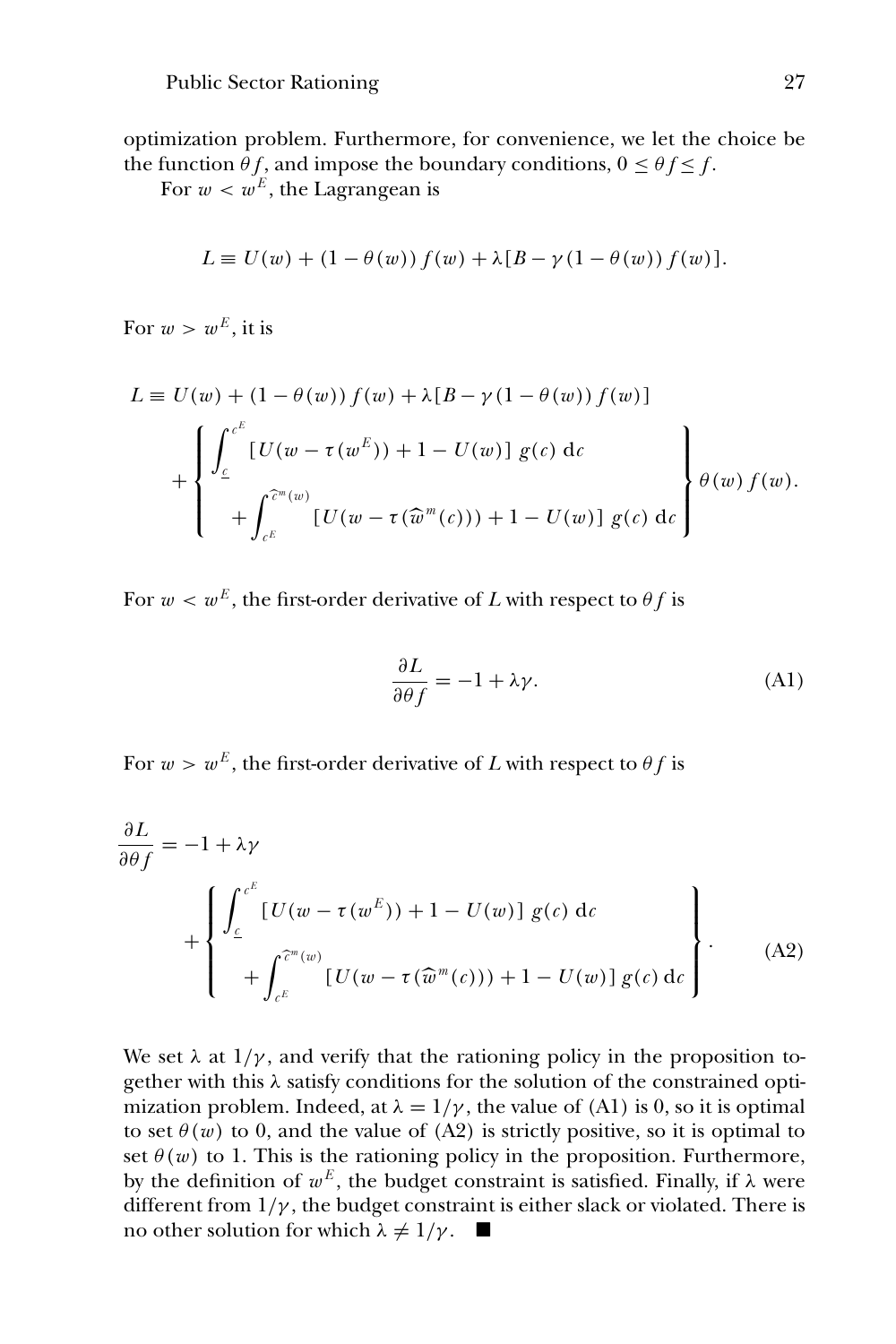*Proof of Lemma 2*: Consider  $w_1$  and  $w_2$  with  $w_1 < w_2$ . Evaluating (16) at  $w_1$ and  $w_2$  and then taking the difference, we have

$$
\frac{\partial V}{\partial \theta f} = \frac{\partial V}{\partial \theta f} \Big|_{w=w_1}
$$
\n
$$
= \int_{\underline{c}}^{\widehat{c}(w_1)} \{ [U(w_2 - \tau(\widehat{w}(c))) - U(w_1 - \tau(\widehat{w}(c)))] - [U(w_2) - U(w_1)] \} g(c) dc
$$
\n
$$
+ \int_{\widehat{c}(w_1)}^{\widehat{c}(w_2)} \{ U(w_2 - \tau(\widehat{w}(c))) + 1 - U(w_2) \} g(c) dc \ge 0 \quad (A3)
$$

The inequality in (A3) follows from the concavity of U, and  $\hat{c}$  being increasing whenever  $\hat{c}(w) \neq c$ . Finally, (A3) is zero if and only if  $\hat{c}(w_1)$  =  $\widehat{c}(w_2) = \underline{c}.$ 

*Proof of Lemma 3*: Let  $w^* = \inf\{w : \theta(w) > 0\}$ . Due to the limited budget, the public supplier must leave some consumers to the private sector, so  $w^* < \overline{w}$ . Because  $\tau(\underline{w}) > \underline{c}$ , the firm must sell to some consumer, say,  $\widetilde{w} > w^*$ , so  $c(\widetilde{w})$  must be higher than *c*. By Lemma 2, the first-order derivative of the Lagrangean with respect to  $\theta f$  must be strictly increasing in *w* for  $w > \tilde{w}$ . Since  $\theta(\tilde{w}) > 0$ , the first-order derivative (17) must be nonnegative at  $\tilde{w}$ , and for any  $w > \tilde{w}$ , the value of (17) must be strictly positive, and  $\theta(w) = 1.$ 

*Proof of Lemma 4*: Let  $\hat{w}(c)$  be an equilibrium quantity function. This is increasing by Lemma 1. First, if  $\tilde{c} = c$ , the Lemma is vacuously true, so we let  $\tilde{c} > c$ . Suppose that the Lemma is false. That is, suppose that for some  $\tilde{c} \leq \overline{c}$ ,  $\hat{w}(c)$  is strictly increasing for all  $c < c < \tilde{c}$ . The firm sells to  $\hat{w}(c)$ , so all consumers within  $\left[\widehat{w}(c), \widehat{w}(\widetilde{c})\right]$  must be rationed with positive probabilities. This means that the first-order derivative (17) of the Lagrangean at *c* must be nonnegative. Furthermore,  $\hat{w}(c)$  strictly increasing implies that  $\hat{c}(w) > c$  for all *w* in  $[\widehat{w}(\underline{c}), \widehat{w}(\overline{c})]$ . By Lemma 2, the first-order derivative (17) must be strictly increasing at any *w* in  $[\widehat{w}(\underline{c}), \widehat{w}(\widetilde{c})]$ , and therefore strictly positive for all  $w > \hat{w}(\underline{c})$ . The public supplier rations all consumers with wealth above *<sup>w</sup>*(*c*).

The budget is then allocated to all consumers with  $w < \hat{w}(c)$ . The budget satisfies  $B > F(\widehat{w}^m(\underline{c}))\gamma$ , so  $\widehat{w}(\underline{c}) > \widehat{w}^m(\underline{c})$ . For  $\epsilon > 0$  and arbitrarily small, we have  $\widehat{w}(\underline{c} + \epsilon) > \widehat{w}^m(\underline{c} + \epsilon)$  because  $\widehat{w}(\underline{c}) > \widehat{w}^m(\underline{c})$ . The derivative of the profit function  $\int_{w}^{\overline{w}} f(x) dx$  [ $\tau(w) - c - \epsilon$ ] at  $w = \widehat{w}(\underline{c} + \epsilon)$ is negative by (10), so setting *w* below  $\widehat{w}(\underline{c} + \epsilon)$  is feasible and yields a higher profit. This contradicts the assumption that  $\widehat{w}(\underline{c} + \epsilon)$  maximizes the firm's profit. We conclude that there must be  $\tilde{c} \leq \overline{c}$  such that  $\hat{w}(c)$  is constant for  $c < \tilde{c}$ . constant for  $c < \tilde{c}$ .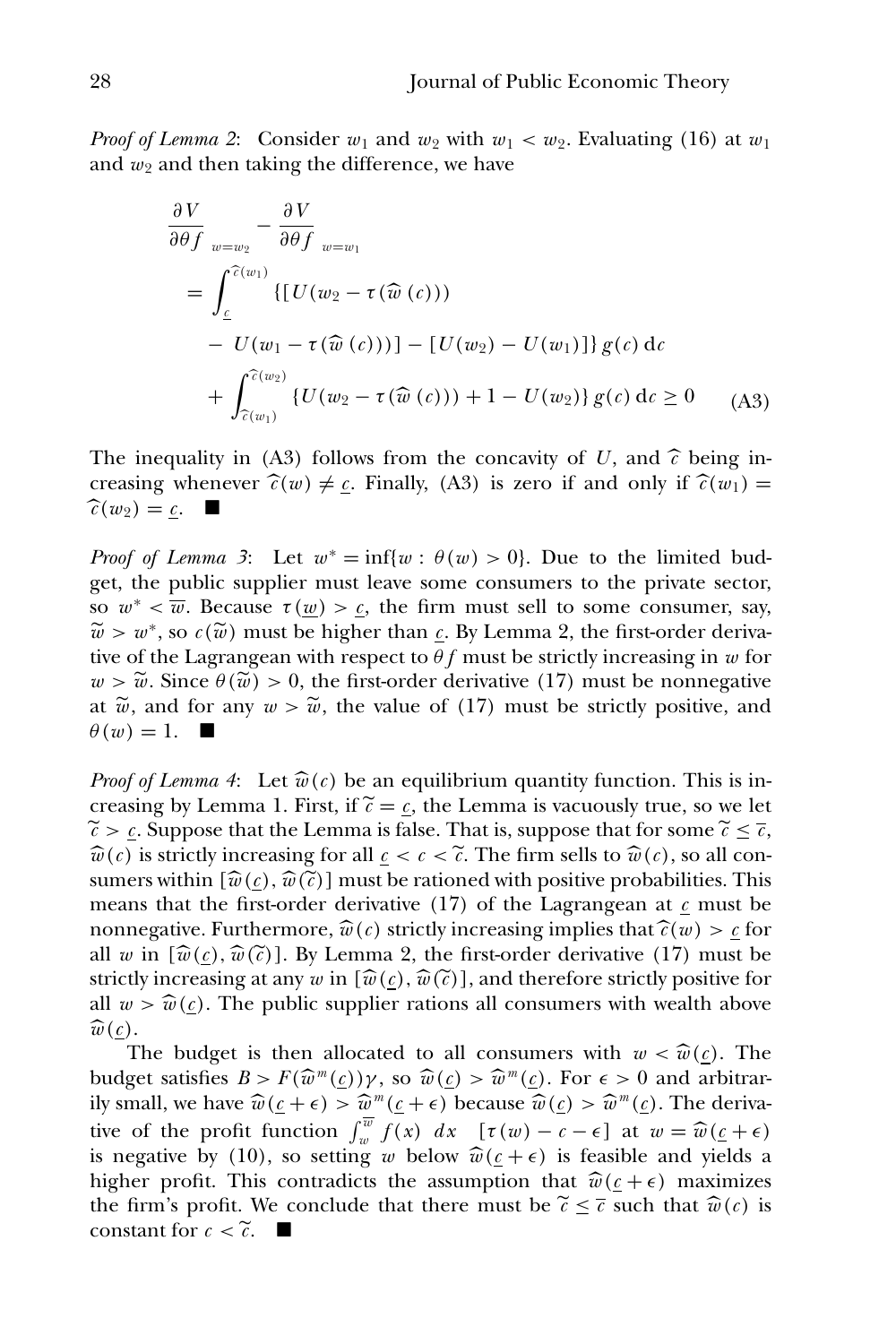*Proof Rationing Rule in Figure 4 Constitutes an Equilibrium*: Given the rationing rule, for  $c > c^E + \eta$ , the profit-maximizing price is  $\tau(\hat{w}^m(c))$ , and profit is

$$
\int_{\widehat{w}^m(c)}^{\overline{w}} f(x) \, dx \, [\tau(\widehat{w}^m(c)) - c].
$$

There are no consumers with wealth between  $\underline{w} + \epsilon$  and  $w^E + \delta$ , so price remains at  $\tau(w^E + \delta)$  when cost reduces from  $c^E + \eta$  to  $\tau(\underline{w} + \epsilon)$ . For costs below  $\tau(\underline{w} + \epsilon)$ , the firm must drop the price below  $\tau(\underline{w} + \epsilon)$  to sell to consumers with *w* between <u>*w*</u> and <u>*w*</u> +  $\epsilon$ . For *w* < <u>*w*</u> +  $\epsilon$ , the profit is

$$
\int_{w}^{\overline{w}+\epsilon} f(x) dx [\tau(w) - c] + \int_{w^E+\delta}^{\overline{w}} f(x) dx [\tau(w) - c].
$$

If the firm does not sell to consumers with wealth between  $\underline{w}$  and  $\underline{w} + \epsilon$ , it sets the price at  $\tau(w^E + \delta)$ , and profit is

$$
\int_{w^E+\delta}^{\overline{w}} f(x) \, \mathrm{d}x \, \, [\tau(w^E+\delta)-c].
$$

Setting the price at  $\tau(w^E + \delta)$  yields higher profit because  $\tau(w^E + \delta) > \tau(w)$ when  $\underline{w} \leq w \leq \underline{w} + \epsilon$  and  $\epsilon$  sufficiently small. We conclude that the price remains at  $\tau(w^E + \delta)$  when cost falls below  $c^E + \eta$ .

The rest of the proof is similar to that of Proposition 1. Given the firm's strategy, at  $w < w<sup>E</sup> + \delta$ , the Lagrangean of the public supplier's optimization has a zero derivative, while at  $w > w^E + \delta$  it is strictly positive. It is optimal for the public supplier to ration all consumers with  $w > w<sup>E</sup> + \delta$ . For  $w <$  $w<sup>E</sup> + \delta$ , any rationing policy is optimal, so we choose the one in Figure 4. We can choose  $\epsilon$  from an open set to construct a continuum of equilibria.  $\blacksquare$ 

*Proof of Proposition 2:* In any equilibrium, the budget constraint  $\gamma \int_{w}^{\overline{w}} (1 \theta(x)$ )  $f(x)dx \leq B$  must hold as an equality. The equilibrium in Proposition 1 supplies those with wealth between *w* and  $w^E$ , where  $F(w^E)\gamma = B$ , so  $\theta(w) = 0$  for  $w < w^E$  and  $\theta(w) = 1$  for  $w > w^E$ . Consider any other equilibrium. Here, the supplier must ration some consumers with wealth below  $w<sup>E</sup>$  because the budget constraint must hold. Hence, for this equilibrium the threshold  $\tilde{w}^e$  at which  $\theta(w) = 1$  for  $w > \tilde{w}^e$  must be strictly higher than  $w^E$ .

Let  $\tilde{c}^e$  be defined by  $\hat{w}^m(\tilde{c}^e) = \tilde{w}^e$ . Clearly,  $\tilde{c}^e > c^E$  because  $\hat{w}^m$  is strictly increasing and  $\tilde{w}^e > w^E$ . We now show that the firm's equilibrium price is  $\tau(\widehat{w}^m(\widetilde{c}^e))$  for  $c < \widetilde{c}^e$ . At  $w < \widetilde{w}^e$ , the first-order derivative of the Lagrangean (17) must be nonnegative; if that derivative was negative, then  $\theta(w) = 0$ , which would violate the budget constraint. Because  $\theta(w) = 1$  for  $w > \tilde{w}^e$ , the value of (17) is positive for all  $w > \tilde{w}^e$ . Therefore, by Lemma 2, for  $w < \tilde{w}^e$ the value of (17) must be exactly zero and  $\hat{c}(w) = c$  for  $w < \tilde{w}^e$ . Because  $\theta(w) = 1$  for  $w > \tilde{w}^e$  the equilibrium quantity must be  $\hat{w}^m(c)$  for  $c > \tilde{c}^e$ , and remains constant at  $\widehat{w}^m(\widetilde{c}^e)$  for  $c < \widetilde{c}^e$ .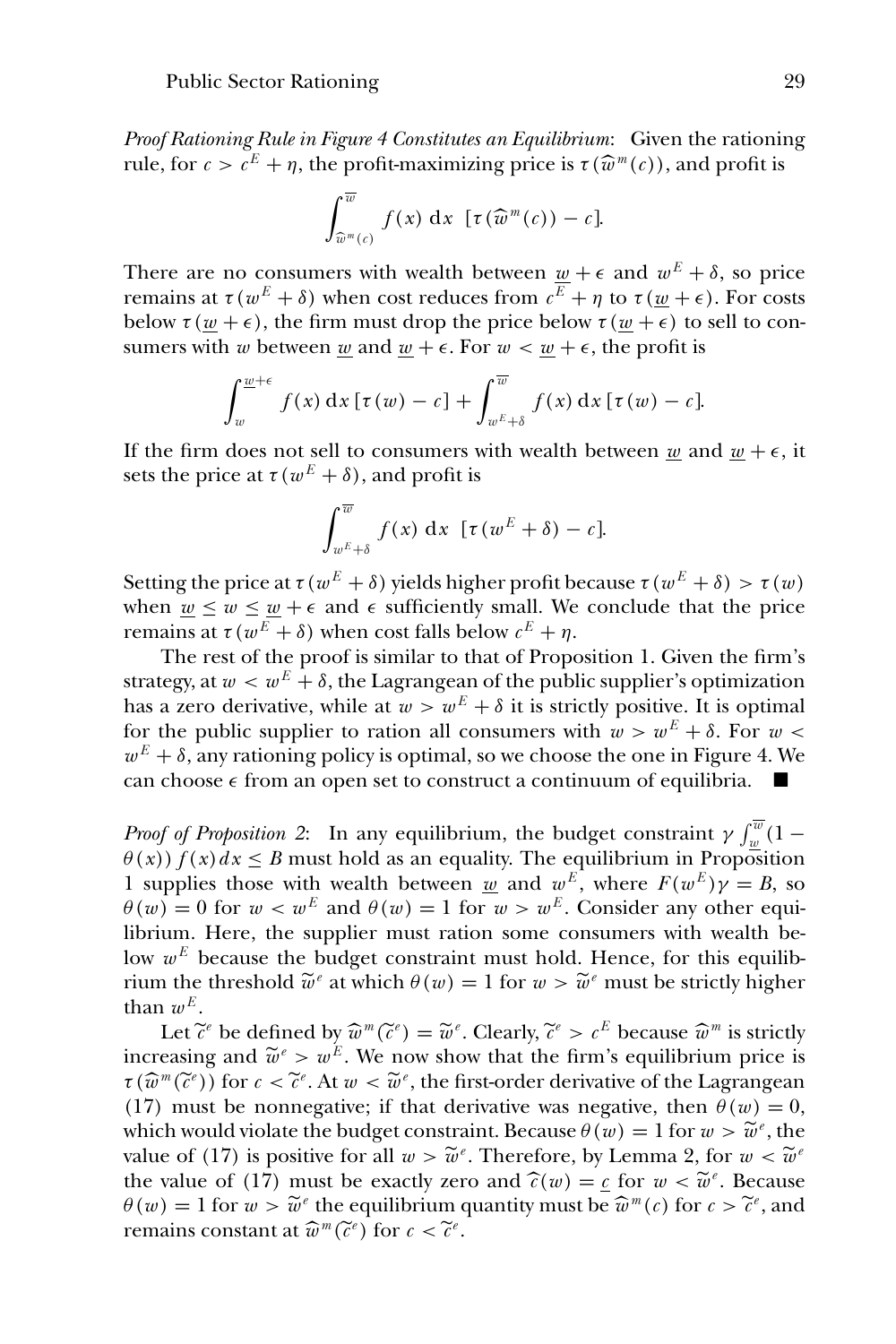From  $c^E < \tilde{c}^e$  and  $\tilde{w}^e > w^E$ , by comparing the values of (13) across the equilibrium in Proposition 1 and the alternative, we conclude that the supplier's payoff is higher in the equilibrium in Proposition 1.

Finally, consider the equilibrium price function in Proposition 1 and any other equilibrium price function. The cost threshold is  $c<sup>E</sup>$  in Proposition 1, and  $\tilde{c}^e$  in the other, where the prices remain constant at  $\tau(\hat{w}^m(c^E))$ and  $\tau(\hat{w}^m(\tilde{c}^e))$  respectively when cost falls below these thresholds. The private firm sets the same price and sells to the same set of consumers when  $c > \tilde{c}^e$ , making the same profit in the two equilibria. Now for  $c <$  $\tilde{c}^e$ , in the equilibrium in Proposition 1, the firm could have set a price at  $\tau(\widehat{w}^m(\widetilde{c}^e))$  and sell to fewer consumers but has chosen to set a lower price at  $\tau(\hat{\omega}^m(c))$  or  $\tau(\hat{\omega}^m(c^E))$ . Therefore, the firm makes more profit at  $c < \tilde{c}^e$  in the equilibrium in Proposition 1. We conclude that the private firm makes the largest equilibrium expected profit in the equilibrium in Proposition 1.  $\blacksquare$ 

*Proof of Proposition 3*: In an equilibrium, the public supplier chooses  $\phi$  to maximize (19) subject to the budget constraint (6), given a quantity function  $\hat{w}(c)$ . Consider pointwise maximization at each  $(w, c)$ . The Lagrangean is

$$
\{\phi(w, c) \max [U(w - \tau(\widehat{w}(c))) + 1, U(w)]+ [1 - \phi(w, c)] [U(w) + 1] \} f(w) g(c)+ \lambda [B - c(1 - \phi(w, c)) f(w) g(c)].
$$
 (A4)

The first-order derivative of (A4) with respect to  $\phi fg$  is

$$
\max [U(w - \tau(\widehat{w}(c))) + 1, U(w)] - [U(w) + 1] + \lambda c,
$$
 (A5)

where  $\lambda > 0$  is the multiplier.

Given a quantity function, if consumer (*w*,*c*) prefers to purchase from the private firm, the expression in (A5) becomes

$$
U(w - \tau(\widehat{w}(c)) - U(w) + \lambda c. \tag{A6}
$$

Otherwise, the expression in (A5) becomes

$$
-1 + \lambda c. \tag{A7}
$$

When  $U(w - \tau(\widehat{w}(c))) + 1 > U(w)$ , the value in (A6) is larger than (A7).

Consider all consumers  $(w, c)$  who do not purchase from the private firm. Now the first-order derivative is given by (A7), which is strictly increasing in *c*. Furthermore, if  $-1 + \lambda c > 0$ , then the expression in (A6) is also strictly positive.

Now we claim that in an equilibrium expression (A7) must not be always strictly positive. Suppose not, then  $-1 + \lambda c > 0$  for all *c*, and therefore, the first-order derivative (A5) is always strictly positive. The supplier rations all consumers so that  $\phi(w, c) = 1$  for all *w* and *c*. This implies that the supplier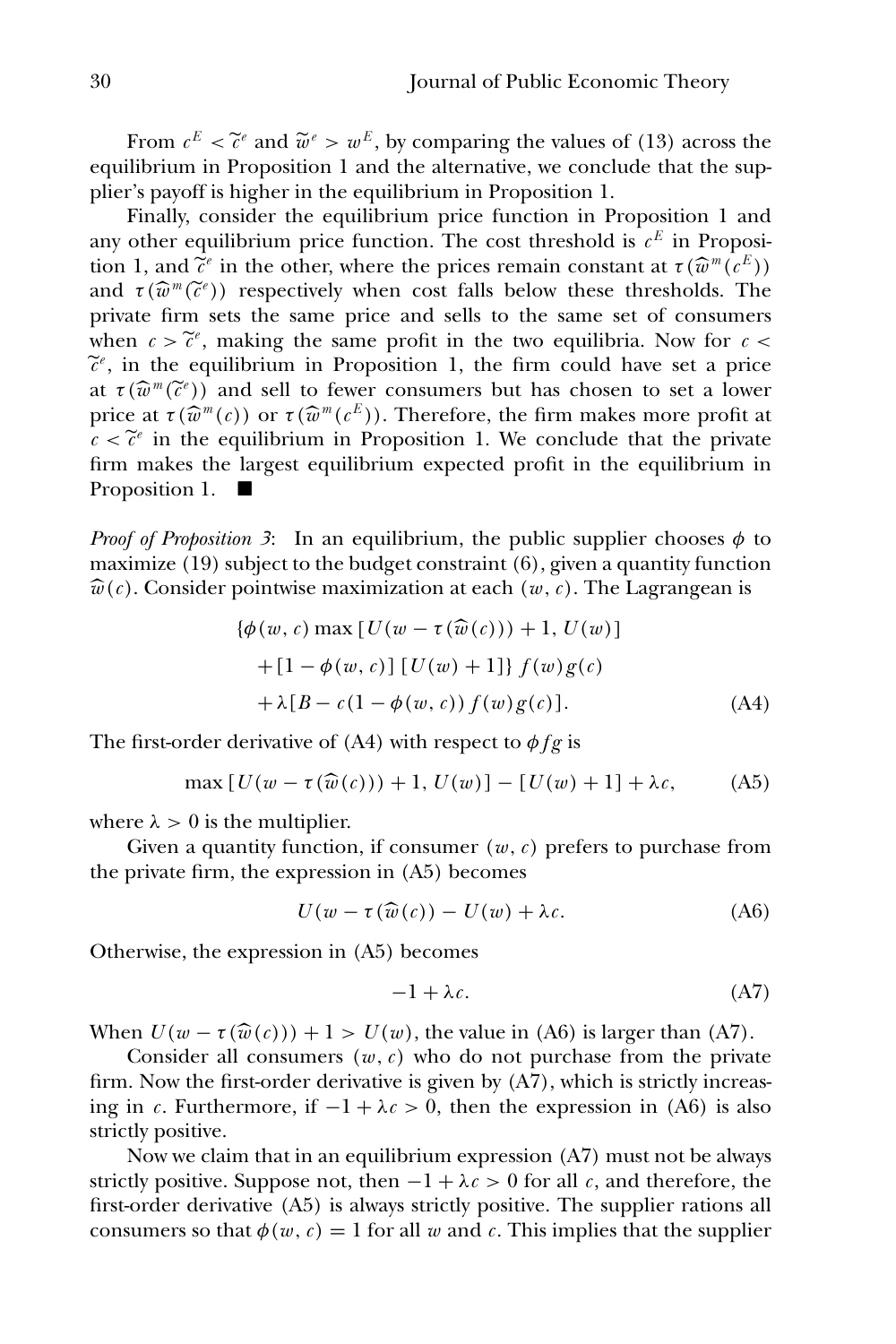does not use its budget, and this cannot be optimal. We conclude that there must exist  $\tilde{c} > c$  such that (A7) vanishes at  $c = \tilde{c}$ .

Now, whenever  $c > \tilde{c}$ ,  $-1 + \lambda c > 0$  so the first-order derivative (A5) is strictly positive. We conclude that  $\phi(w, c) = 1$ , all  $c > \tilde{c}$  and any *w*.

Next, consider  $c < \tilde{c}$ . The value of (A7) is strictly negative for  $c < \tilde{c}$ . For  $w < \widehat{w}(c)$ ,  $U(w - \tau(\widehat{w}(c))) + 1 < U(w)$  so that (A5) takes the value of (A7) which is strictly negative. We conclude that  $\phi(w, c) = 0$ .

In equilibrium the budget must be exhausted. From the above properties of  $\phi$ , we must have  $\tilde{c} = c^s$  where  $B = \int_{c}^{c^s} g(c) dc$ . Furthermore, we have  $\lambda = 1/c^s$  because at  $c = c^s$ , (A7) vanishes.

We now show that the firm's quantity function in the Proposition is the unique equilibrium strategy. Clearly, for  $c > c^s$ , the firm choosing  $\hat{\psi}^m(c)$ is the unique best response. The proof is complete if for  $c < c<sup>s</sup>$  the firm's unique equilibrium strategy is  $\hat{w}(c) = \overline{w}$ . Suppose not; that is, suppose that for  $c < c^s$ ,  $\widehat{w}(c) < \overline{w}$ . Now at  $w = \widehat{w}(c)$ ,  $U(w - \tau(\widehat{w}(c))) + 1 = U(w)$ , so that the derivative (A5) is negative. For  $\epsilon > 0$  and sufficiently small,  $U(w +$  $\epsilon - \tau(\widehat{w}(c)) - U(w + \epsilon) + \lambda c < 0$ , so that the derivative (A5) remains negative, and  $\phi(w + \epsilon, c) = 0$ . Now given that at *c*, consumers with wealth between  $w = \widehat{w}(c)$  and  $w = \widehat{w}(c) + \epsilon$  are supplied by the public sector, the private firm will raise the price from  $\tau(\widehat{w}(c))$ , or equivalently raise the equilibrium quantity function from  $\hat{w}(c)$ . This contradicts the assumption that  $\hat{w}(c) < \overline{w}$  is an equilibrium quantity function. We conclude that for  $c < c<sup>s</sup>$ ,  $\widehat{w}(c) = \overline{w}$ .

*Proof of Corollary 4*: First, set  $\tau(\widehat{w}(c))$  to *c* in the proof of Proposition 3. It follows that  $\phi(w, c) = 1$  for  $c > \tilde{c}^p$ , some  $\tilde{c}^p > c$ . Now consider  $c < \tilde{c}^p$ . For those consumers  $(w, c)$  who do not purchase from the private sector,  $\phi(w, c) = 0.$ 

Consider consumer  $(w, c)$ ,  $c < \tilde{c}^p$ , and  $U(w - c) + 1 > U(w)$ , so that this consumer purchases from the private sector at cost *c*. Setting  $\tau(\widehat{w}(c))$ to  $c$  in (A6) yields the first-order derivative of the Lagrangean with respect to  $\phi$ ,

$$
U(w-c) - U(w) + \lambda c, \tag{A8}
$$

where  $\lambda > 0$  is the multiplier for the budget constraint. Expression (A8) is negative at  $c < \tilde{c}^p$  and  $w = \hat{w}(c)$ . Hence, if there exists  $w' > \hat{w}(c)$  such that  $U(w'-c) - U(w') + \lambda c > 0$ , then  $\phi(w', c) = 1$ . The function  $\mu(c)$ in the corollary is implicitly defined by setting the first-order derivative  $(AB)$  to 0.  $\blacksquare$ 

*Proof of Proposition 4*: The function  $V^w(B)$  is the maximized consumer utility in the equilibrium in Proposition 1. By the Envelope Theorem, the derivative of *V <sup>w</sup>* is the partial derivative of the corresponding Lagrangean with respect to *B*, which is the multiplier. From the proof of Proposition 1, this multiplier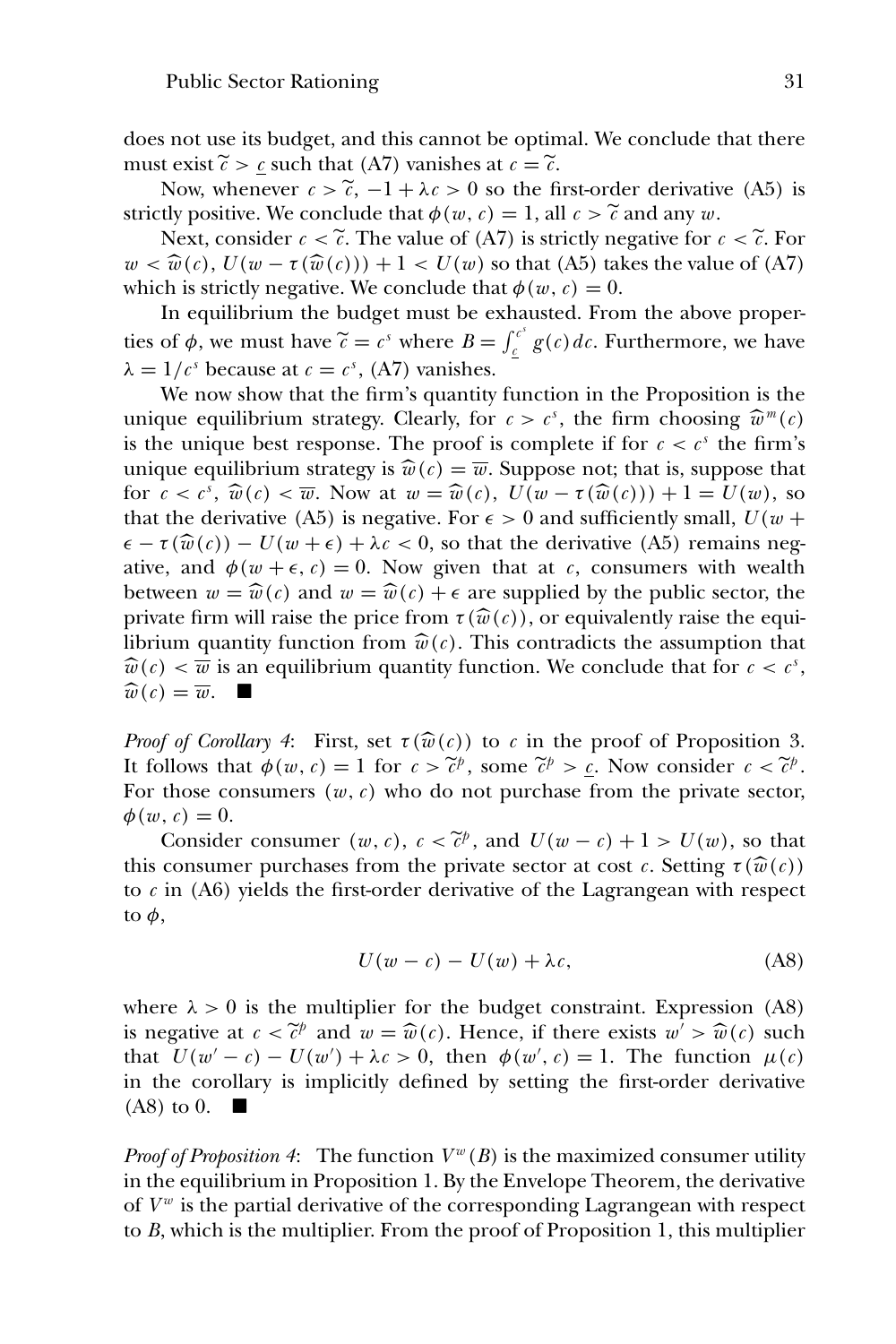is  $1/\gamma$ :

$$
\frac{\mathrm{d}V^w(B)}{\mathrm{d}B} = \frac{1}{\gamma} \tag{A9}
$$

which is a constant, so that  $V^w(B)$  is linear in *B*.

Similarly, from the Envelope Theorem:

$$
\frac{\mathrm{d}V^{wc}(B)}{\mathrm{d}B} = \frac{1}{c^s},\tag{A10}
$$

where  $c^s$ , given by  $\int_{c}^{c^s} c \, dG(c) = B$ , is the reciprocal of the multiplier of the Lagrangean in the proof of Proposition 3.

Now, *c<sup>s</sup>* is a strictly increasing function of *B*. Therefore, the derivative of  $V^{wc}$  in (A10) is strictly decreasing in *B*, and  $V^{wc}$  strictly concave. Together with  $V^w(0) = V^{w_c}(0)$ , and  $V^w(\gamma) = V^{w_c}(\gamma)$ , we conclude that  $V^w(B) < V^{w_c}(B)$  for  $0 < B < \gamma$ .

# Appendix B

In this appendix, we discuss the general, nonseparable utility function, the situation where benefits may depend on costs, and the possible correlation between wealth and costs.

## B.1. General Utility Function

If we use a general utility specification, the willingness-to-pay function is implicitly defined by  $U(w - \tau, 1) = U(w, 0)$ . From total differentiation, we have

$$
\frac{\mathrm{d}\tau}{\mathrm{d}w} = 1 - \frac{\frac{\partial U}{\partial w}(w,0)}{\frac{\partial U}{\partial w}(w-\tau,1)}.
$$

The willingness-to-pay function is increasing if the goods are complements  $\left(\frac{\partial U}{\partial w}(w,1)\right) > \frac{\partial U}{\partial w}(w,0)$ , but may still be increasing even when they are substitutes  $\left(\frac{\partial U}{\partial w}(w,1) < \frac{\partial U}{\partial w}(w,0)\right)$ .

Consider first optimal rationing based on wealth. The welfare index is  $\int_{w}^{\overline{w}} [1 - \theta(w)] U(w, 1) \, \mathrm{d}F + \int_{w}^{\overline{w}} \theta(w) U(w, 0) \, \mathrm{d}F$ . When the private market is inactive, the optimal rationing rule maximizes the welfare index subject to the budget constraint. The Lagrangean is  $[1 - \theta]U(w, 1)$ +  $\theta U(w, 0) + \lambda [B - (1 - \theta) \gamma]$ , and the first-order derivative with respect to  $\theta$ is  $-U(w, 1) + U(w, 0) + \lambda \gamma$ . This first-order derivative is increasing in *w* if and only if wealth and the good are substitutes. In this case, the public sector supplies the good to consumers with low wealth, so that  $\theta(w) = 0$  if *w* is below a threshold, and  $\theta(w) = 1$  otherwise.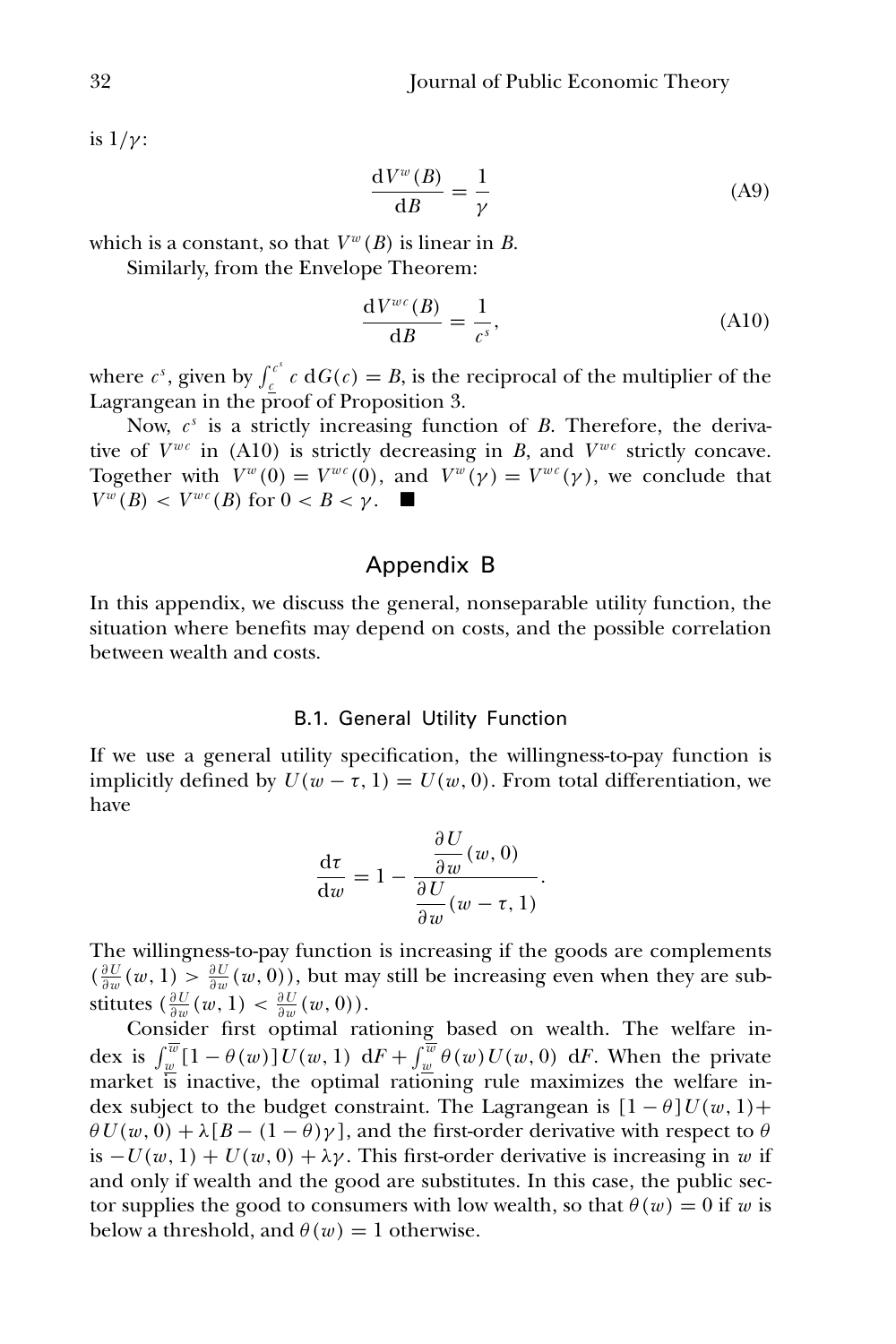When the willingness-to-pay function is increasing and when the optimal rationing rule favors consumers with low wealth levels, our arguments in Section 3 apply. Results in Section 3 will have to be modified if the two goods are strong substitutes because then the public supplier may ration poor consumers.

Next, consider rationing based on wealth and cost. We can again derive the optimal rationing scheme when the private sector is inactive. The firstorder derivative with respect to the rationing probability  $\phi$  is  $-U(w, 1)$  +  $U(w, 0) + \lambda c$ , which is strictly increasing in *c*, and strictly increasing in *w* if and only if wealth and the good are substitutes.

Define  $(w^*, c^*)$  by  $-U(w^*, 1) + U(w^*, 0) + \lambda c^* = 0$ . If wealth and the good are substitutes, the optimal rationing rule sets  $\phi(w, c) = 0$  if and only if  $w \leq w^*$  and  $c \leq c^*$ . If they are complements, the optimal rationing rule sets  $\phi(w, c) = 0$  if and only if  $w \geq w^*$  and  $c \leq c^*$ . In either case, the optimal cost-effectiveness rule assigns the good to low-cost consumers.

In sum, the separable utility function is convenient. We have abstracted from secondary wealth effects due to the consumption of the good. In any case, when the consumption of the good results in small changes in marginal utilities of income, our results may continue to hold.

#### B.2. Benefits Dependent on Costs

Now we return to the separable utility function, but allow the consumer's benefit to vary with *c*. Let  $\beta(c)$  be the benefit from the consumption of the good for consumer (*w*,*c*). When the public supplier does not observe cost, the expected value of  $\beta(c)$  is used in computing optimal rationing policies. Our results regarding the public supplier's response against a private market quantity function remains valid.

Now suppose that the supplier has both wealth and cost information. The standard cost-effectiveness comparison will be modified as follows. If the private market is inactive, the comparison is between  $\beta(c)$  and the shadow cost  $\lambda c$  where  $\lambda$  is the multiplier of the budget constraint. The optimal rationing rule assigns the good to consumers where  $\beta(c) - \lambda c > 0$ . When  $\beta$  is concave, this means that low-cost consumers will be supplied by the public.

The private firm's profit-maximizing strategy is more complicated. The willingness to pay  $\tau$  for consumer  $(w, c)$  is given by  $U(w - \tau) + \beta(c) =$  $U(w)$ . Now  $\tau$  depends on  $w$  and  $c$ , and is increasing in both arguments. At cost *c*, if the firm sets a price *p*, the demand is  $\int_{p < \tau(w,c)} dF(w)$  and the profit is  $[p - c] \int_{p < \tau(w, c)} dF(w)$ . Profits may not be monotone, and may well be increasing in  $\vec{c}$ ; prices may not be monotone in cost either. The proofs do rely on monotonicity, and results may have to be modified. Nevertheless, our results in Sections 3 and 4 should continue to hold when the benefit function  $\beta(c)$  is approximately a constant.